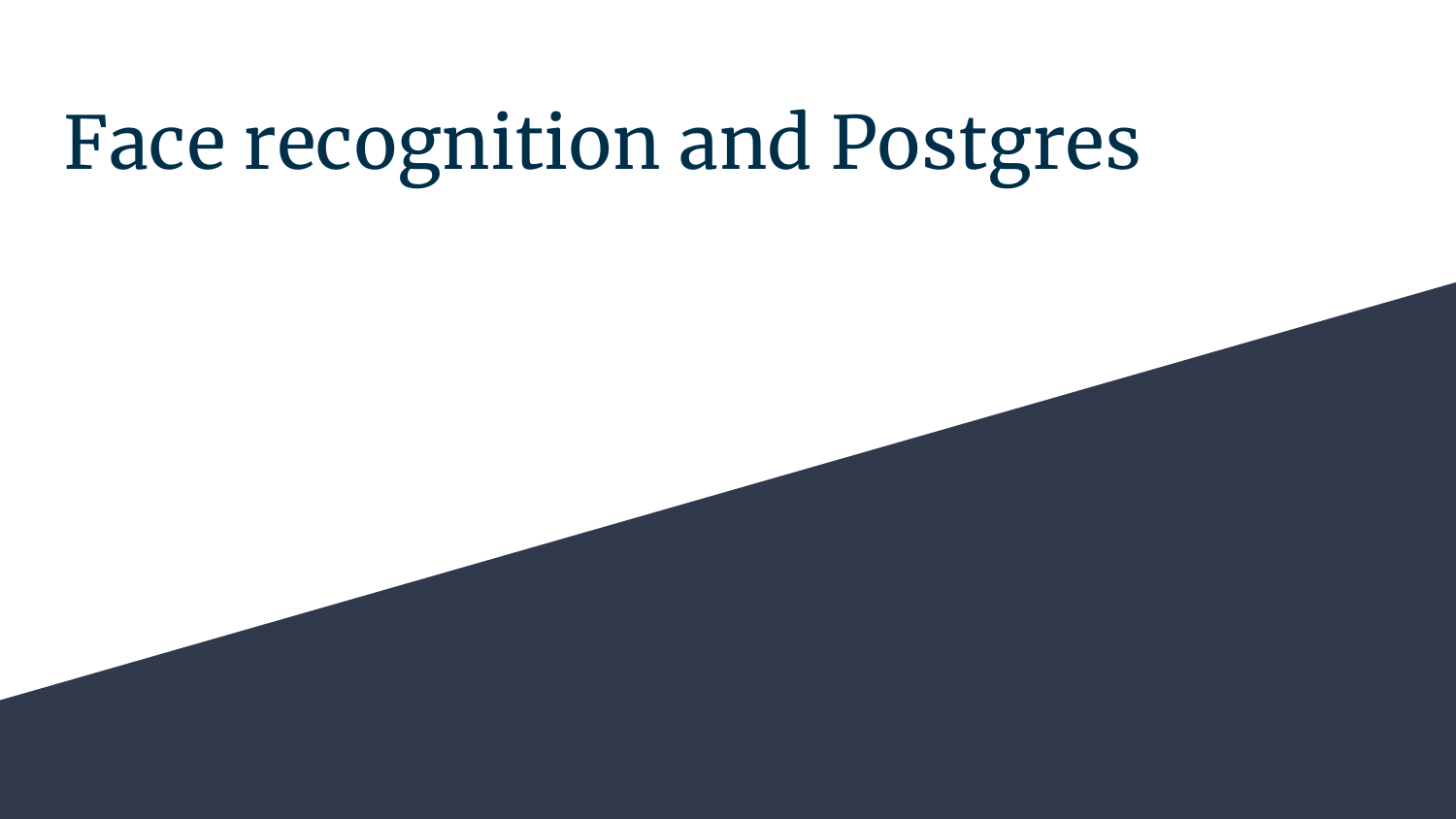# Kobus Wolvaardt

- + Engineering and AI background
- + Medical software company
- + Has too many kids and needs face recognition software to help classify them
- + I will keep this very short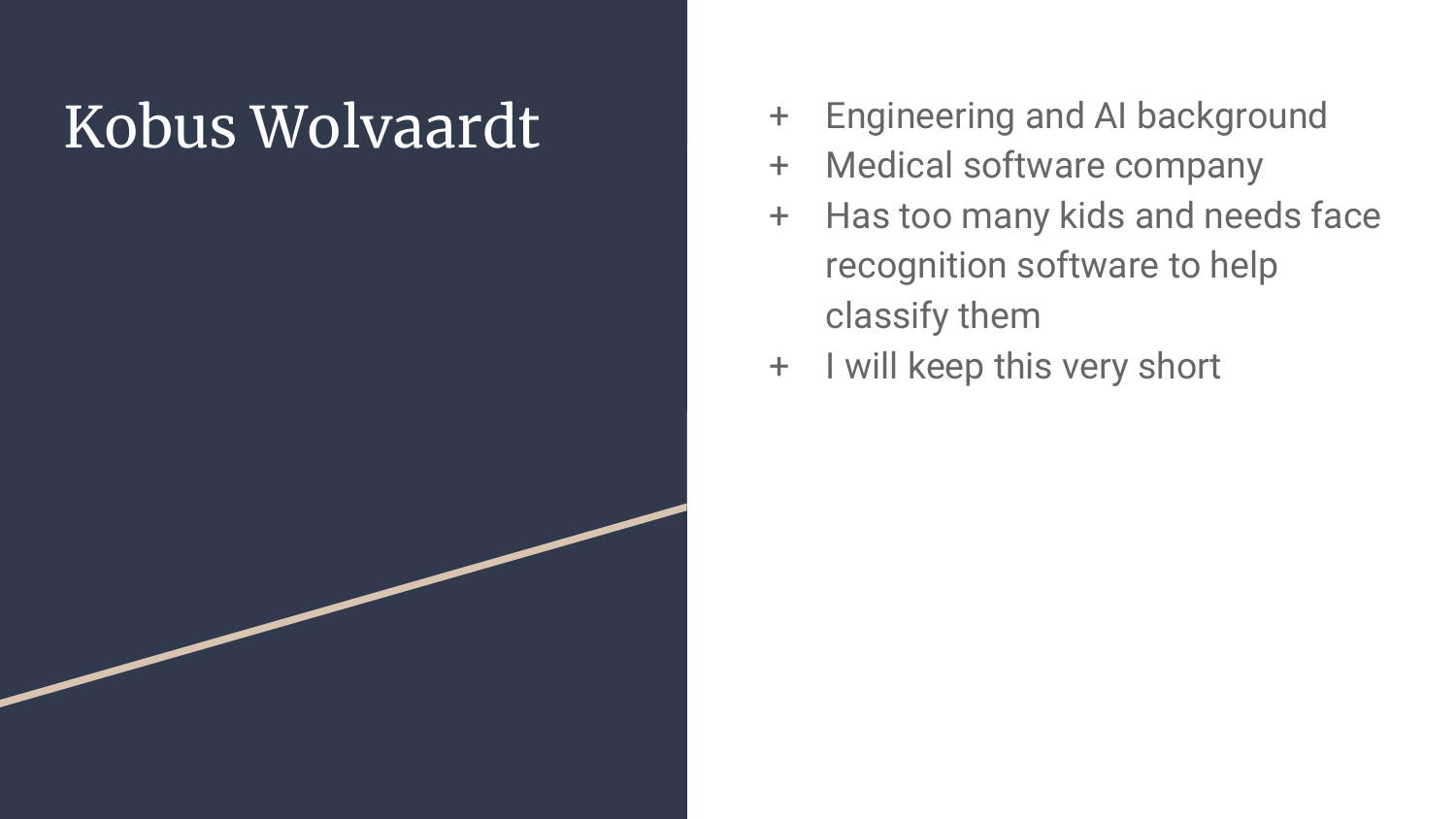# Why face recognition

- + Cameras widely available
- + Software Libraries
- + Avatar common
- + Patient image help medical legal
- + Face based search convenient
- + It really demonstrates Postgres's extensibility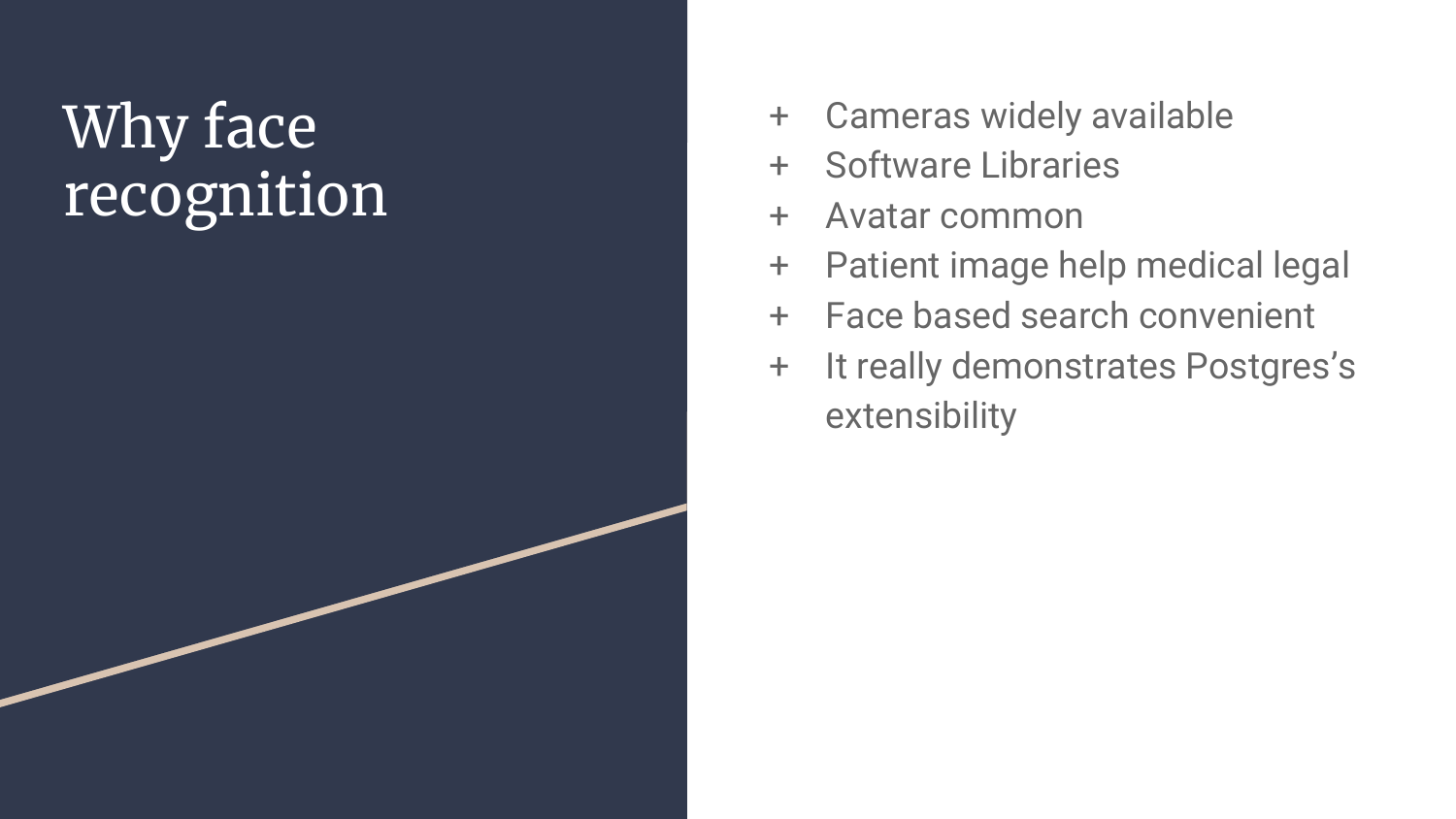# Ethical issues

- + Get consent
- + Improve people's lives if you can
- + Store only what you need
- + Get consent… really...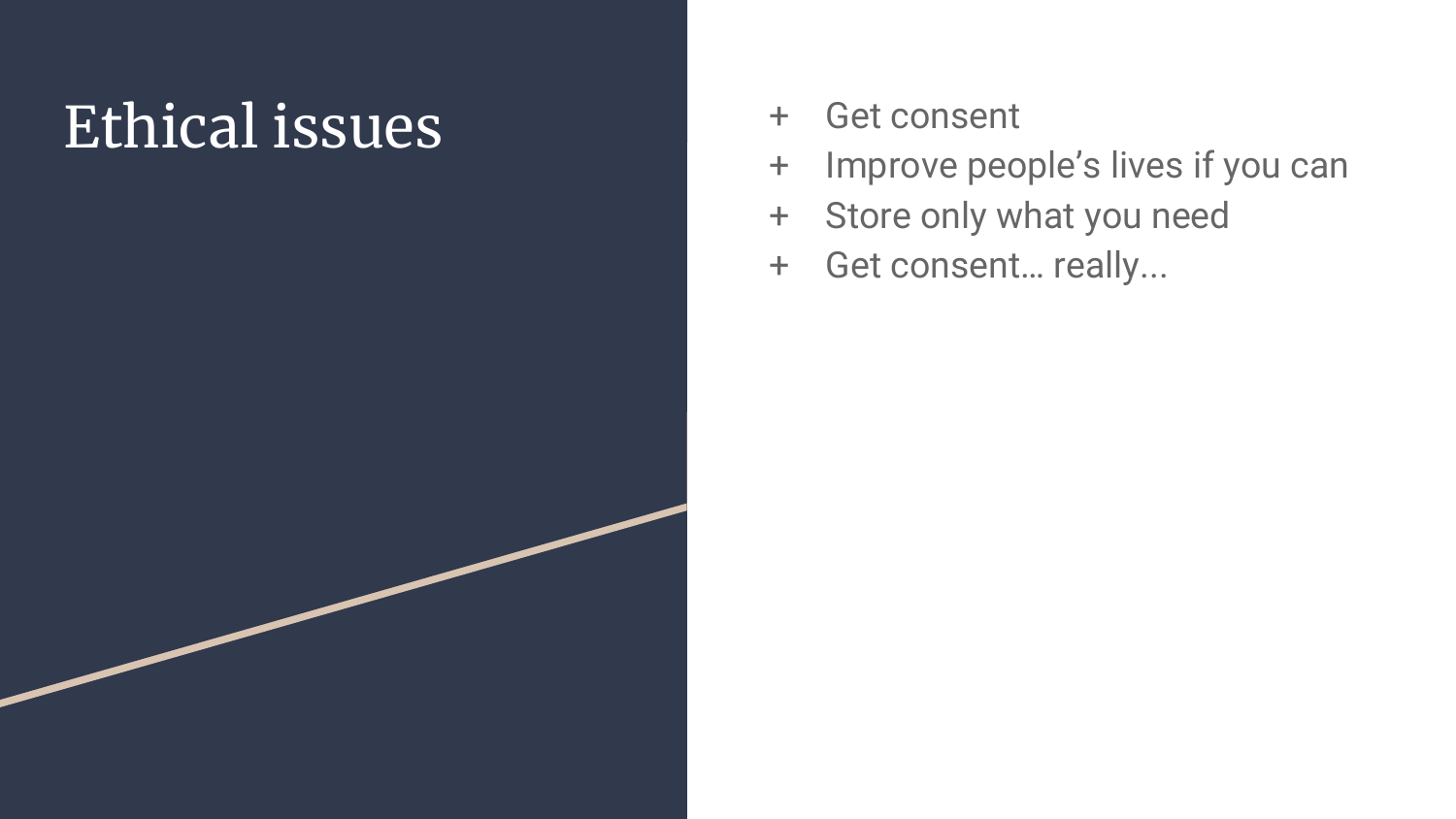# Face recognition + Geometric

- 
- Photometric

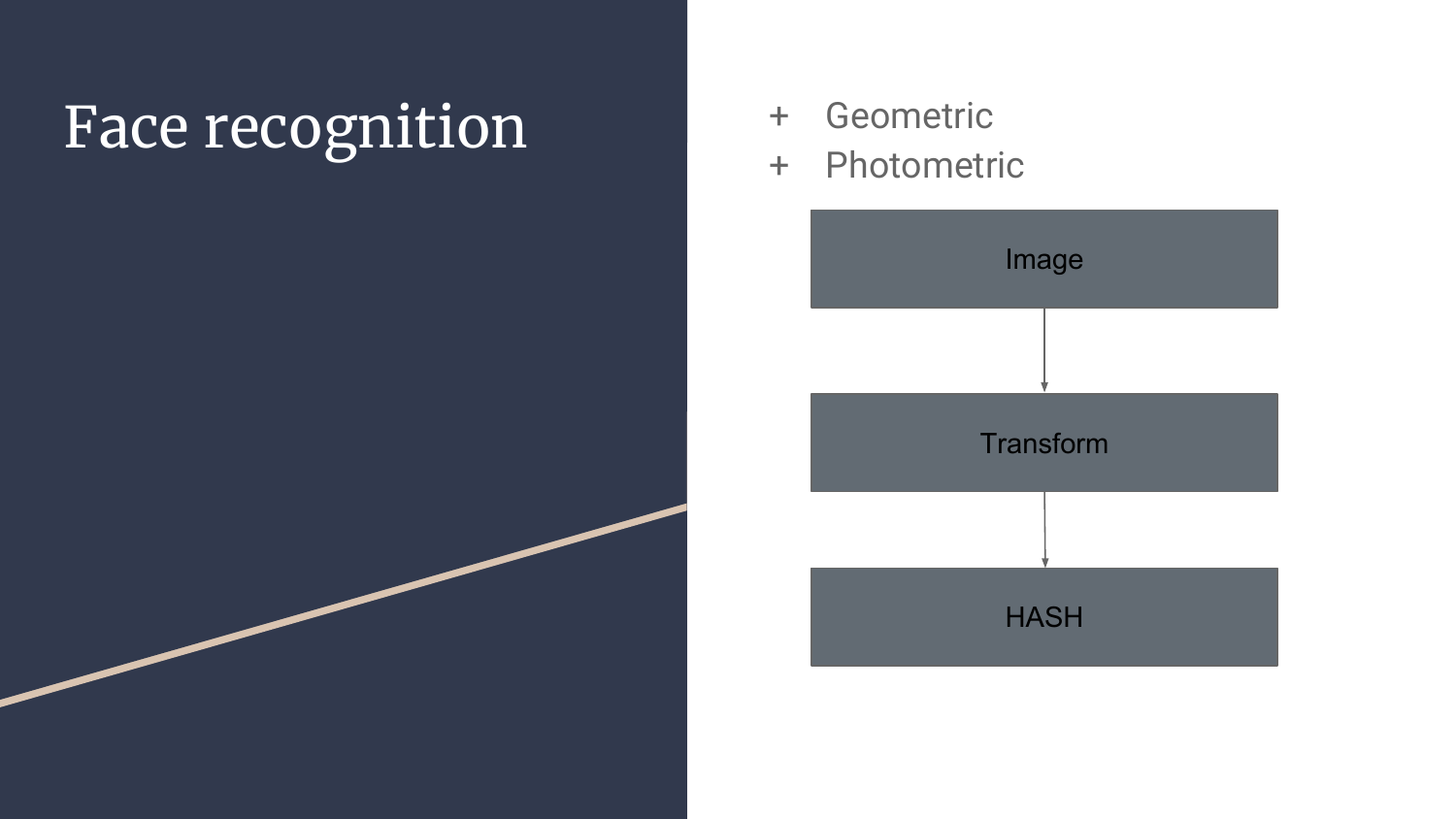### Earlier techniques + Photometric like Eigen faces



+ Geometric like Feature extraction

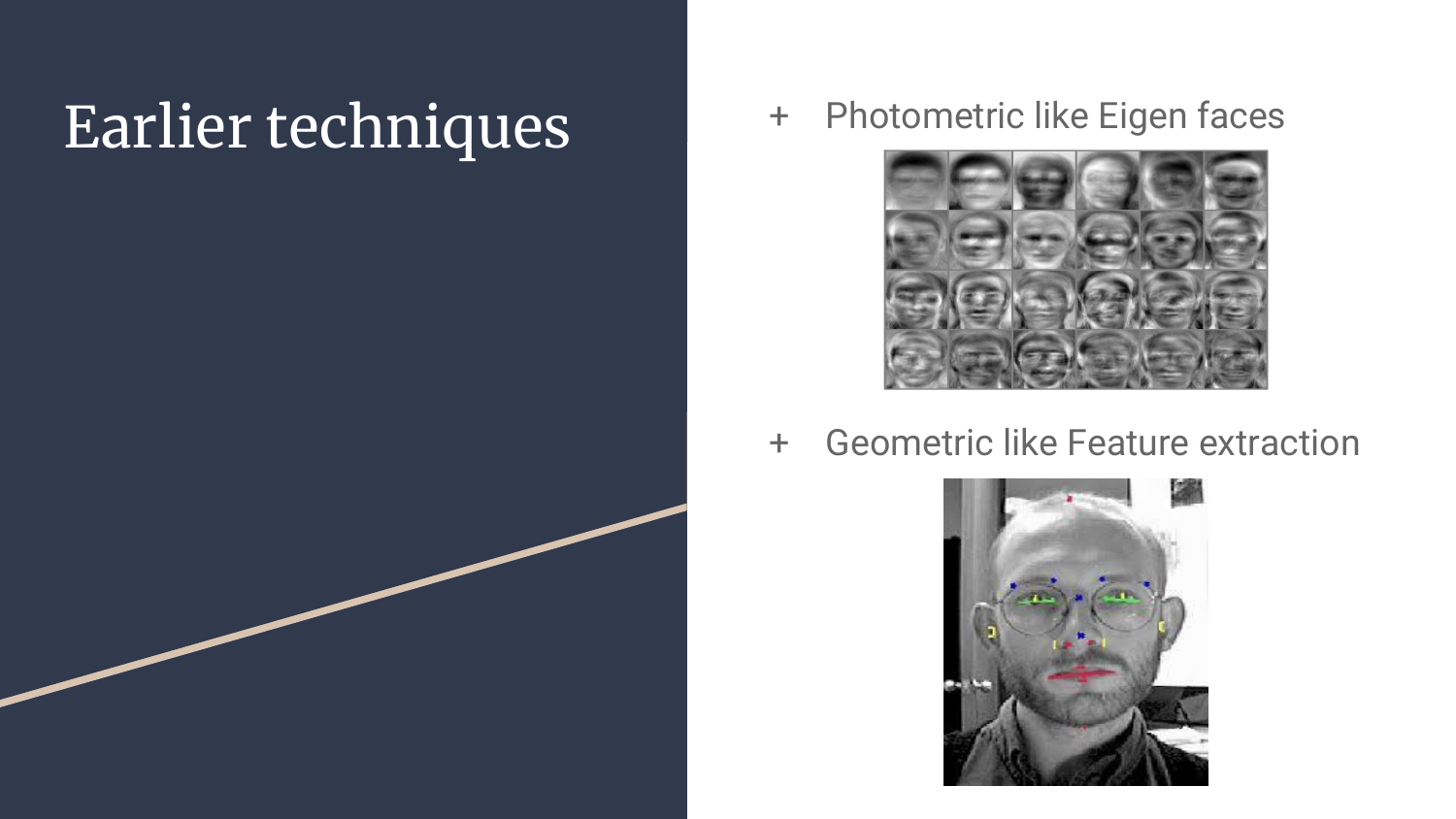# Deep learning

- + Deep learning can do unexpected things
- + Researchers trained a neural net to output a unique hash per face
- + Similar hash if same face

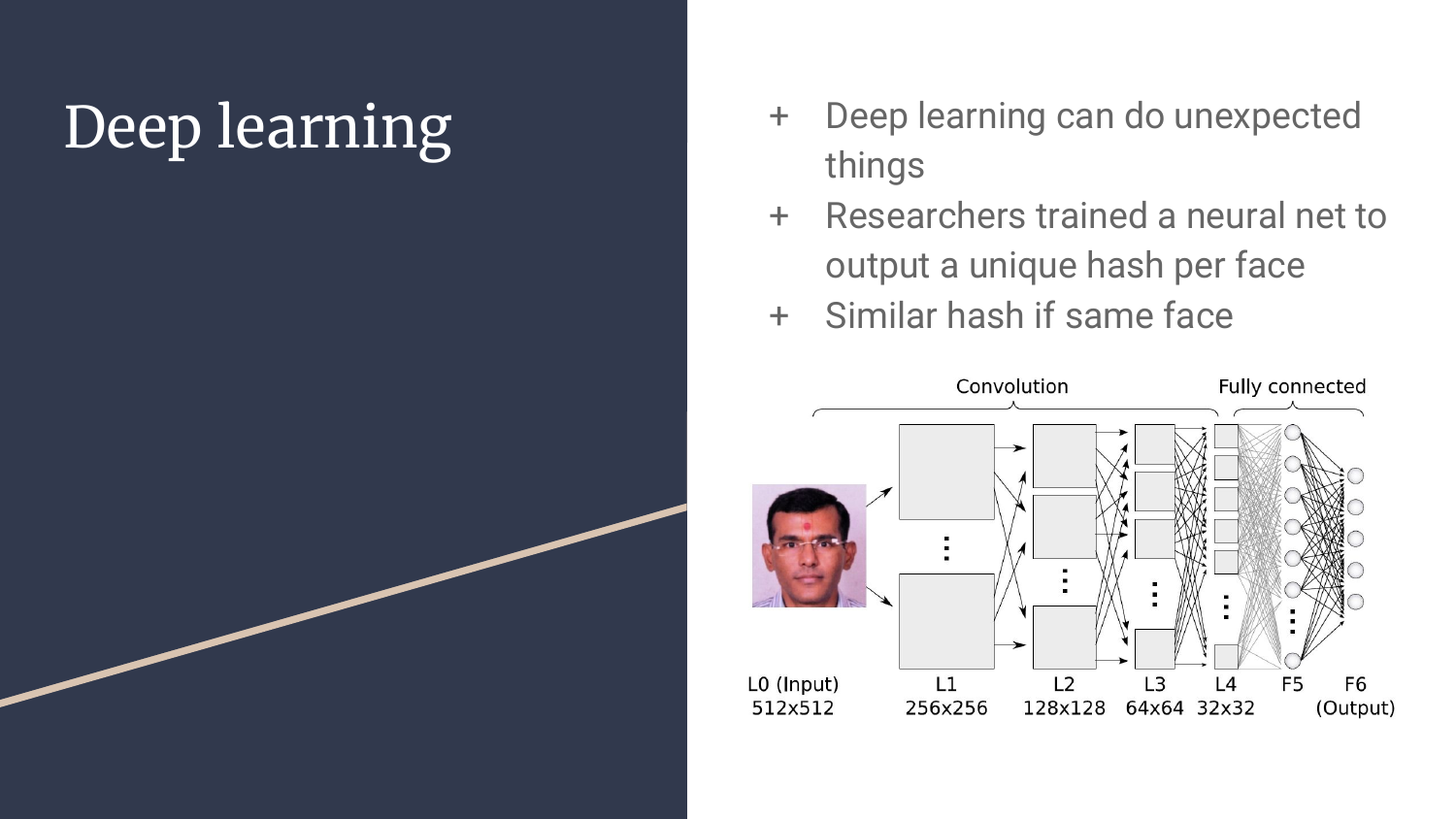### Postgres extendability (languages)

+ Python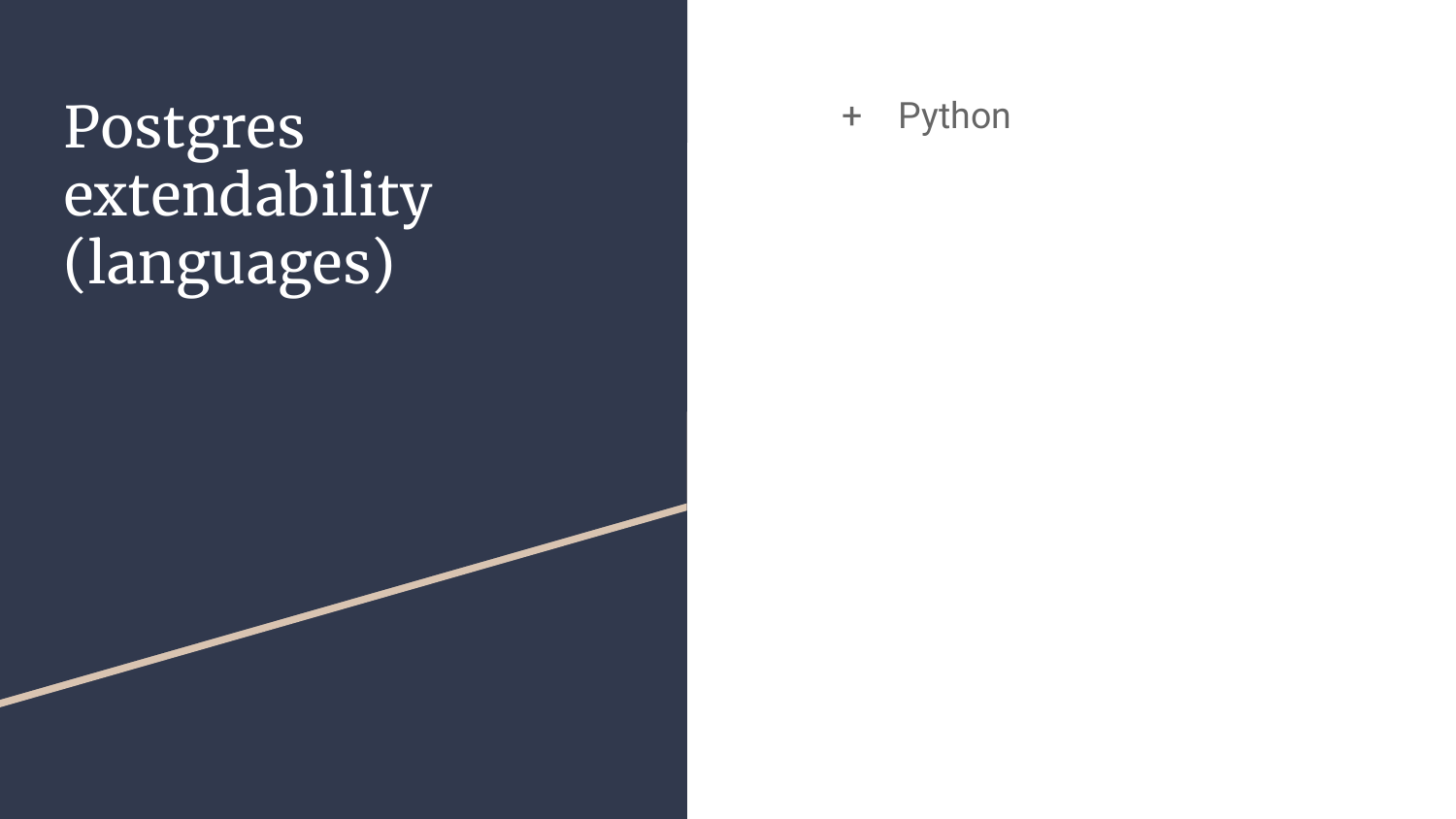### Postgres extendability (languages)

+ Python + Perl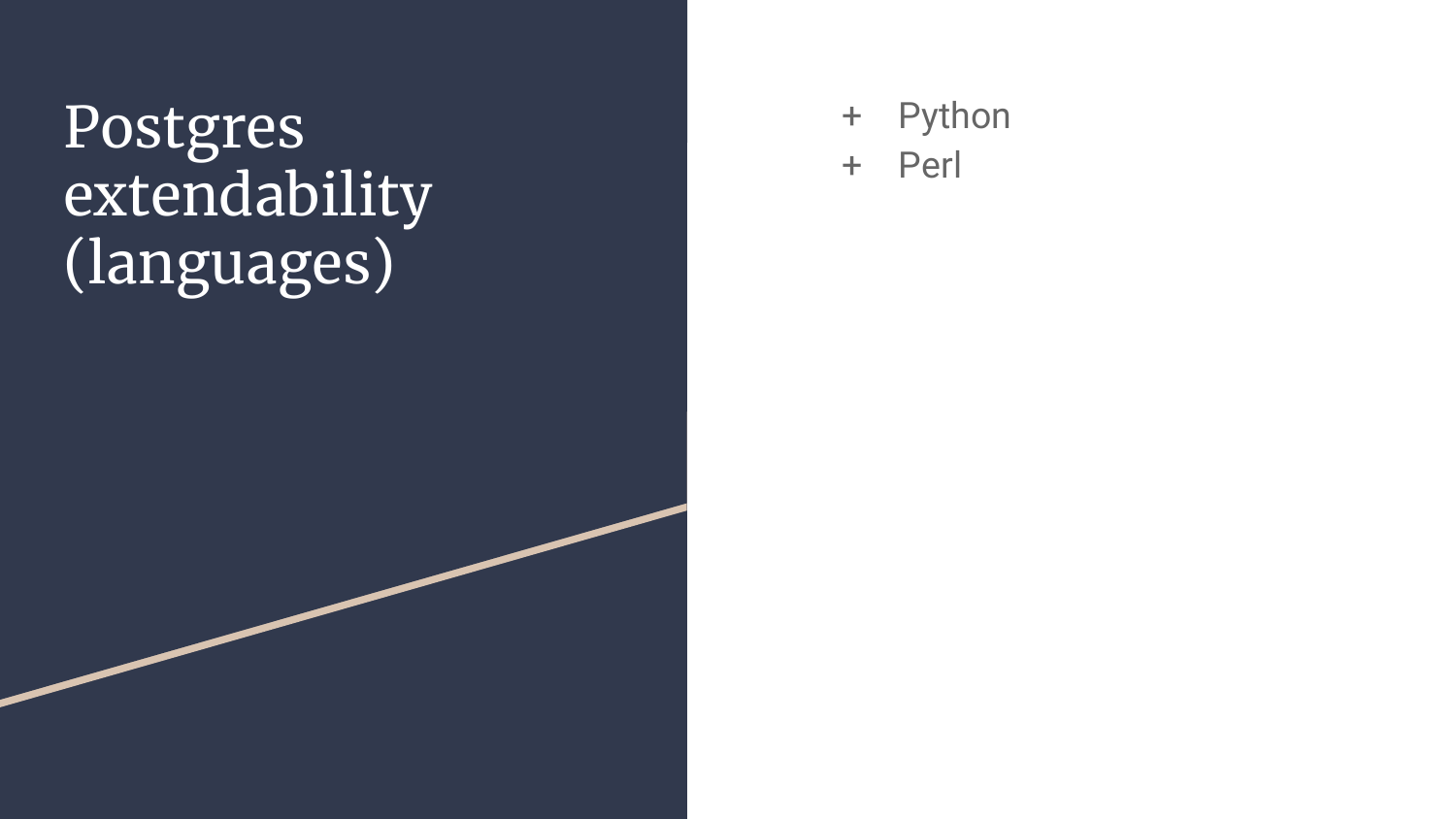### Postgres extendability (languages)

- + Python
- + Perl
- + SQL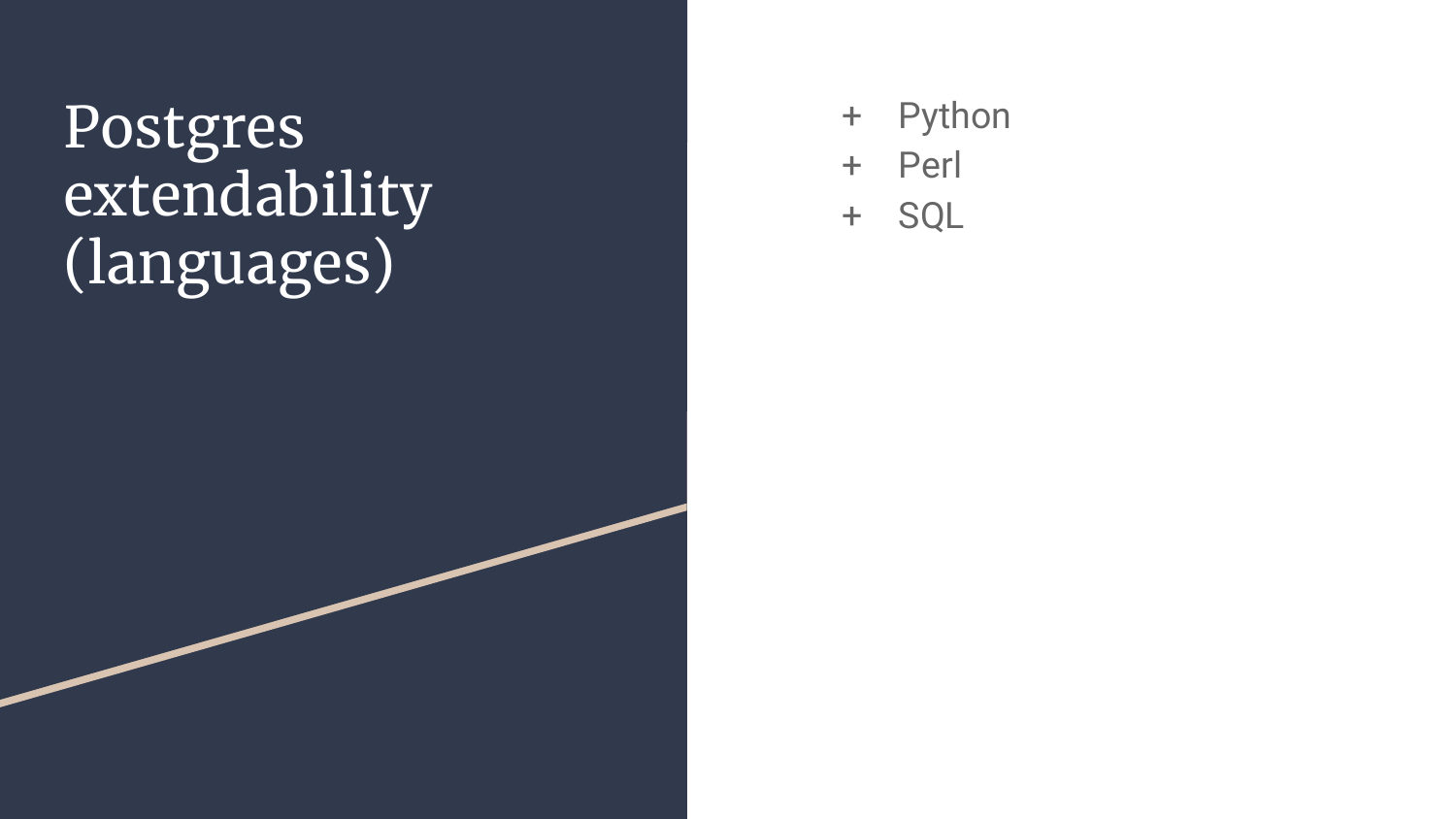### Postgres extendability (languages)

- + Python
- + Perl
- + SQL

+ TCL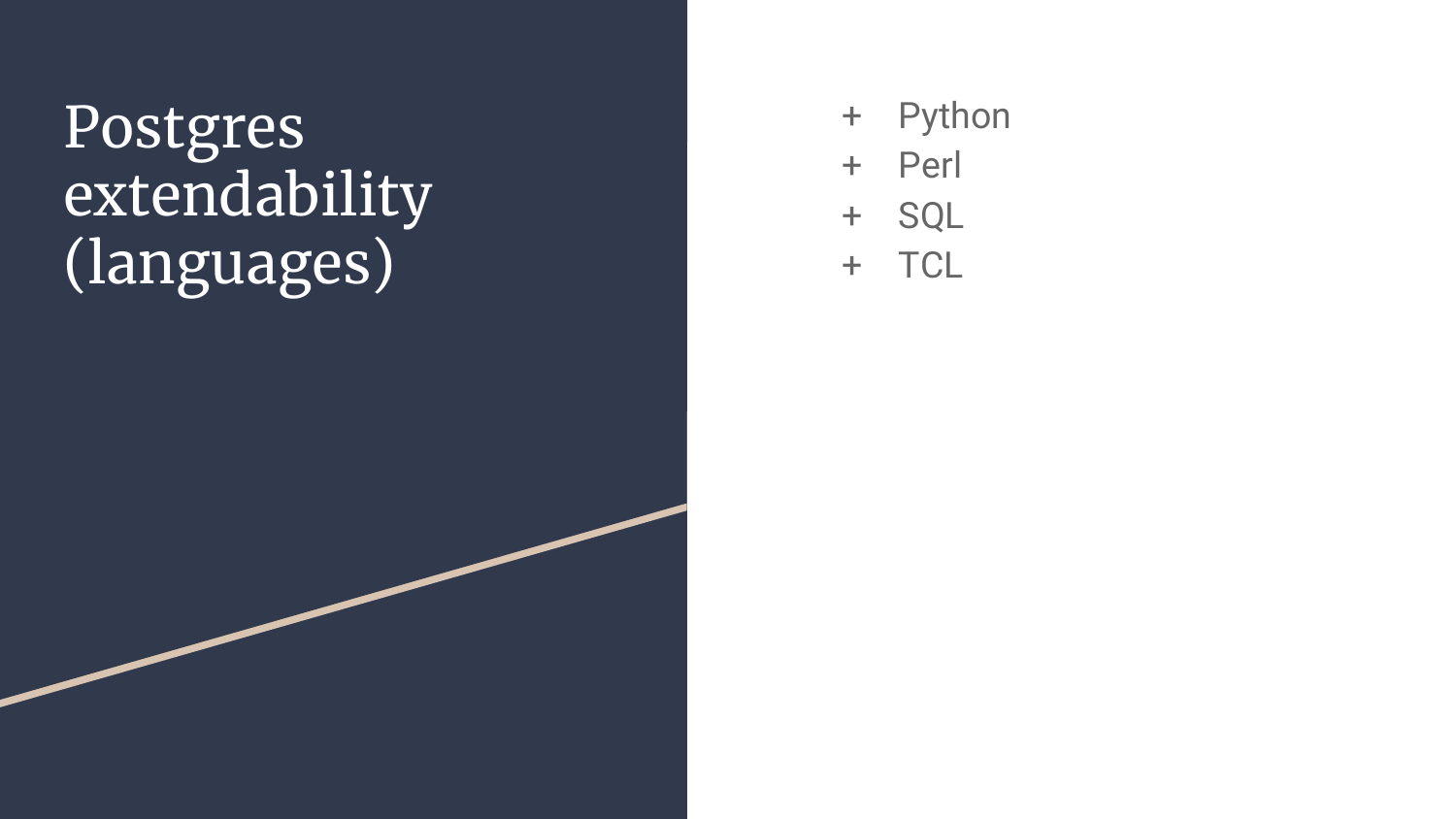### Postgres extendability (languages)

- + Python
- + Perl
- + SQL
- + TCL
- + JAVA
- + LUA
- + R
- + SH
- + Javascript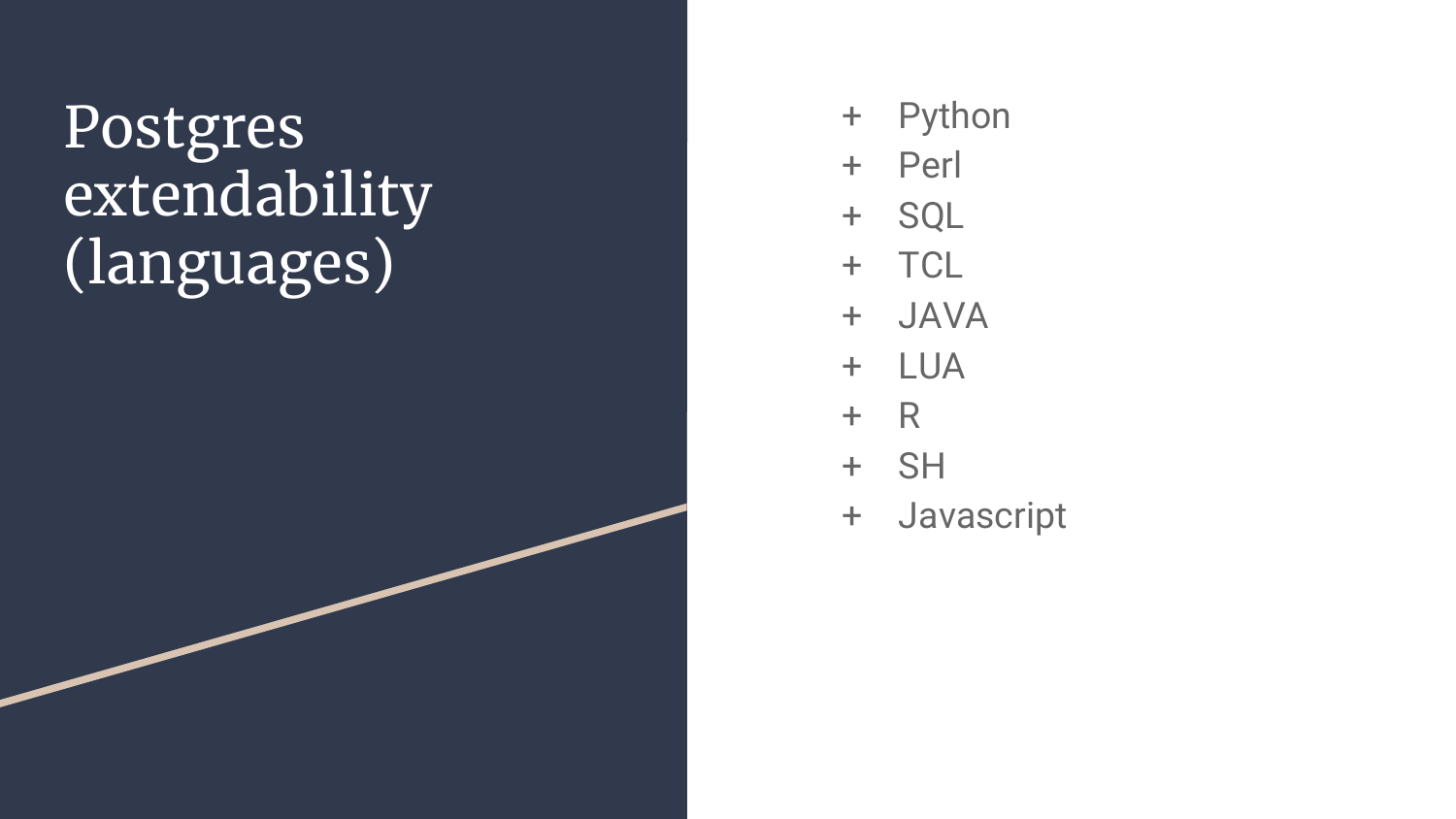### Postgres **extendability** (languages)

- + Python
- + Perl
- + SQL
- + TCL
- + JAVA
- + LUA
- + R
- + SH
- + Javascript
- + More non contrib ones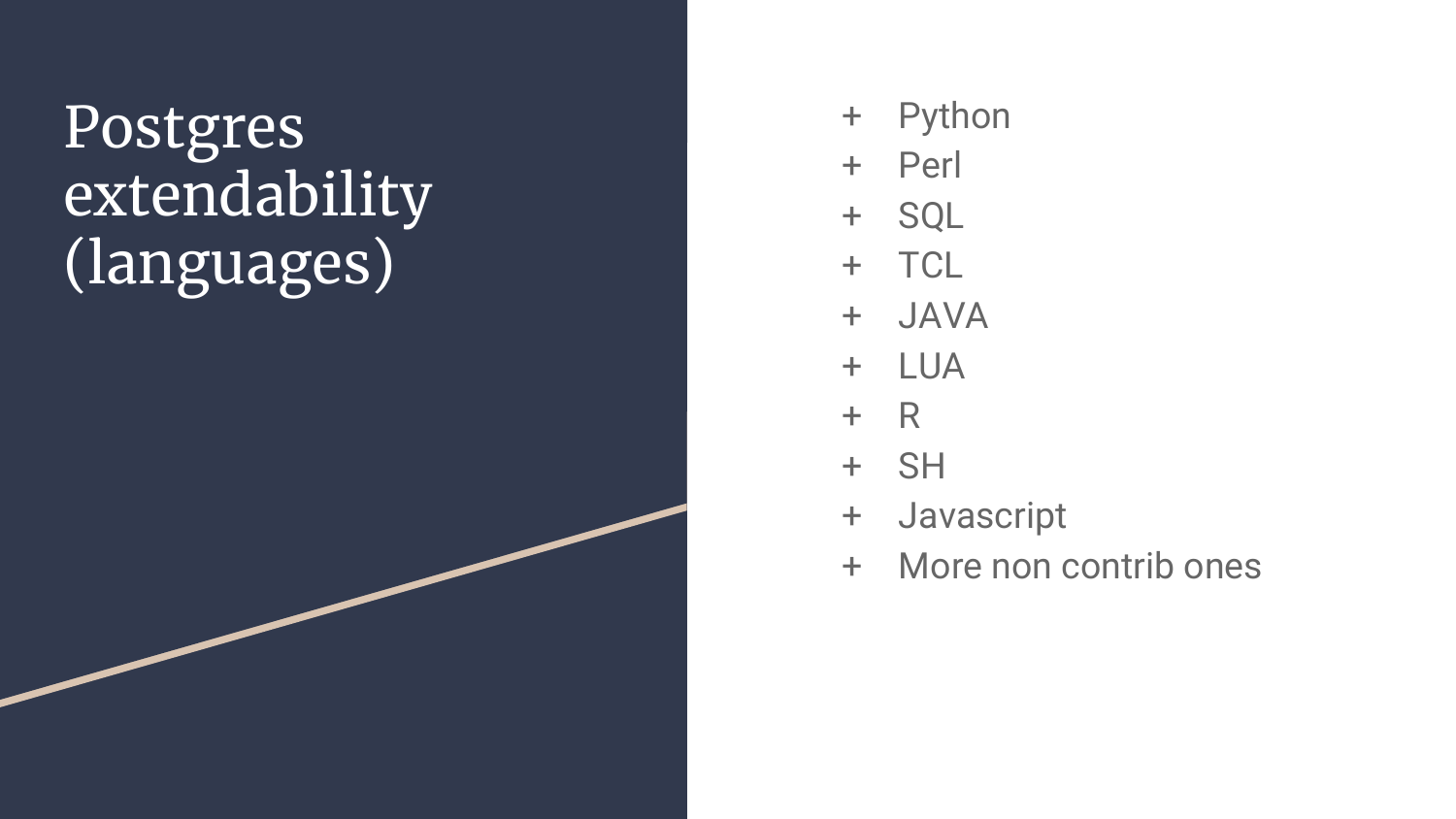### **Postgres extendability** (languages)

- + Python
- + Perl
- + SQL
- + TCL
- + JAVA
- + LUA
- + R
- + SH
- + Javascript
- + More non contrib ones
- + Can extend with custom modules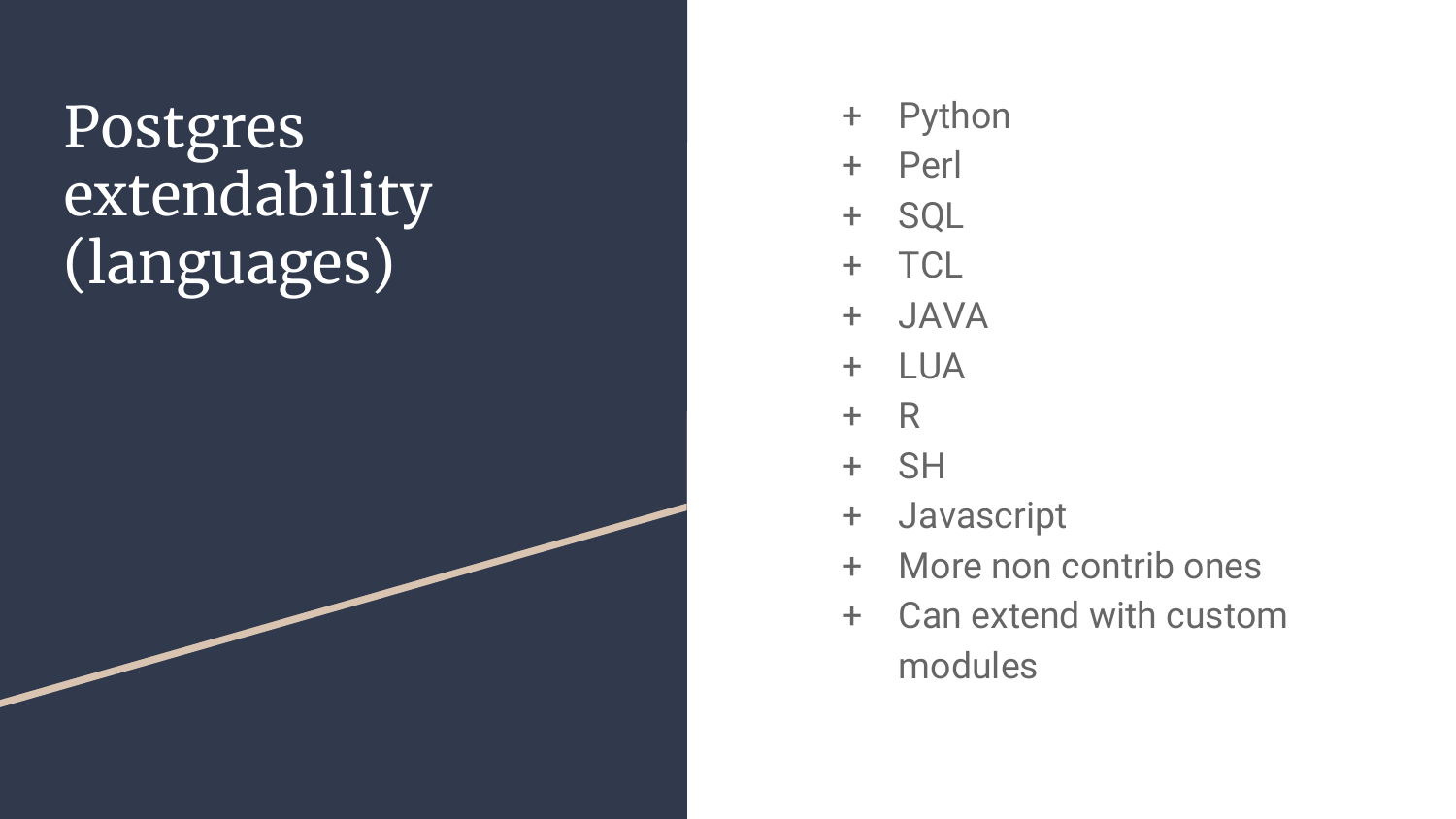Postgres types + Numbers (int, numeric, money, and many levels of precision)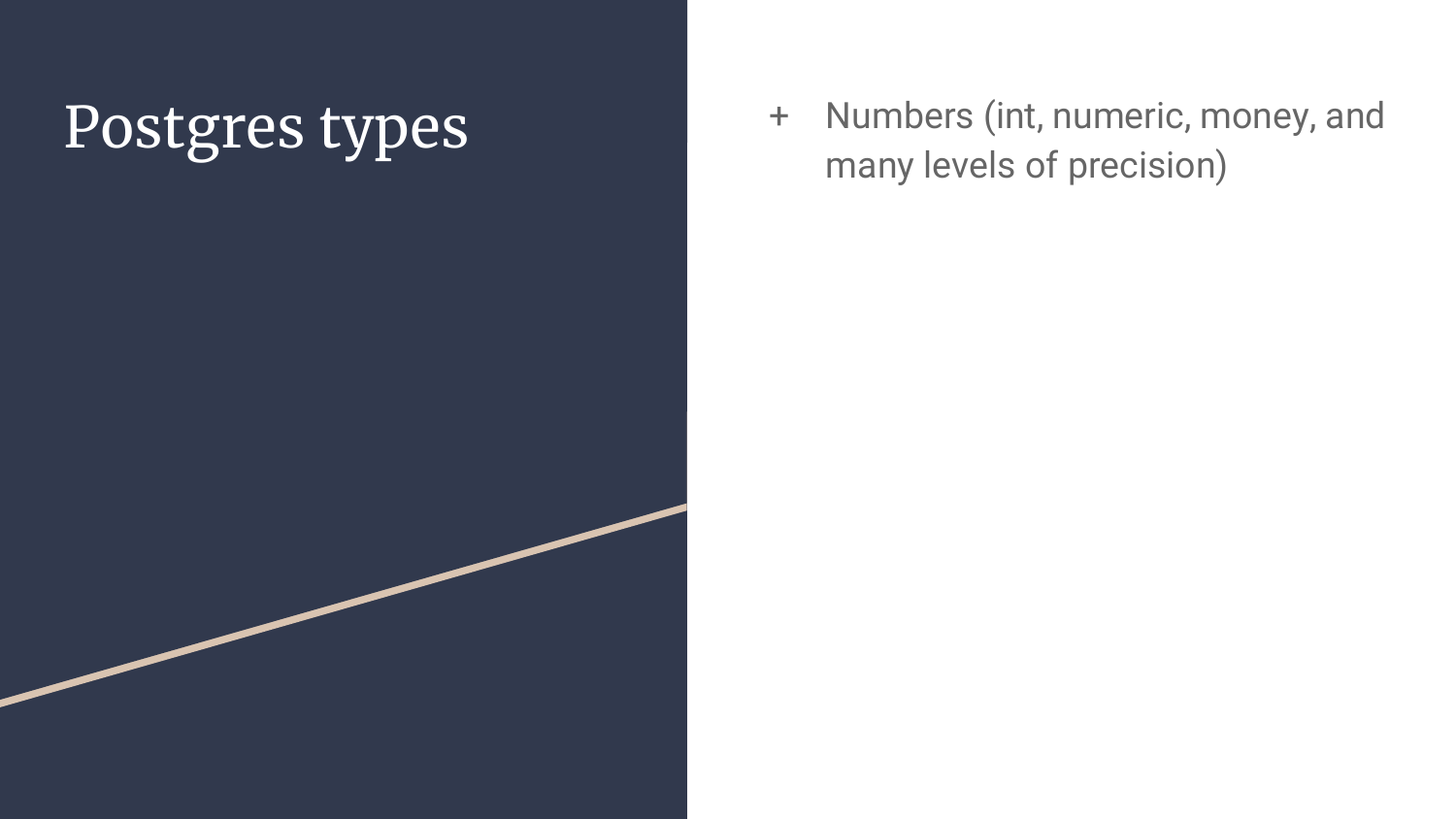- + Numbers (int, numeric, money, and many levels of precision)
- + Strings (varchar, text, citext)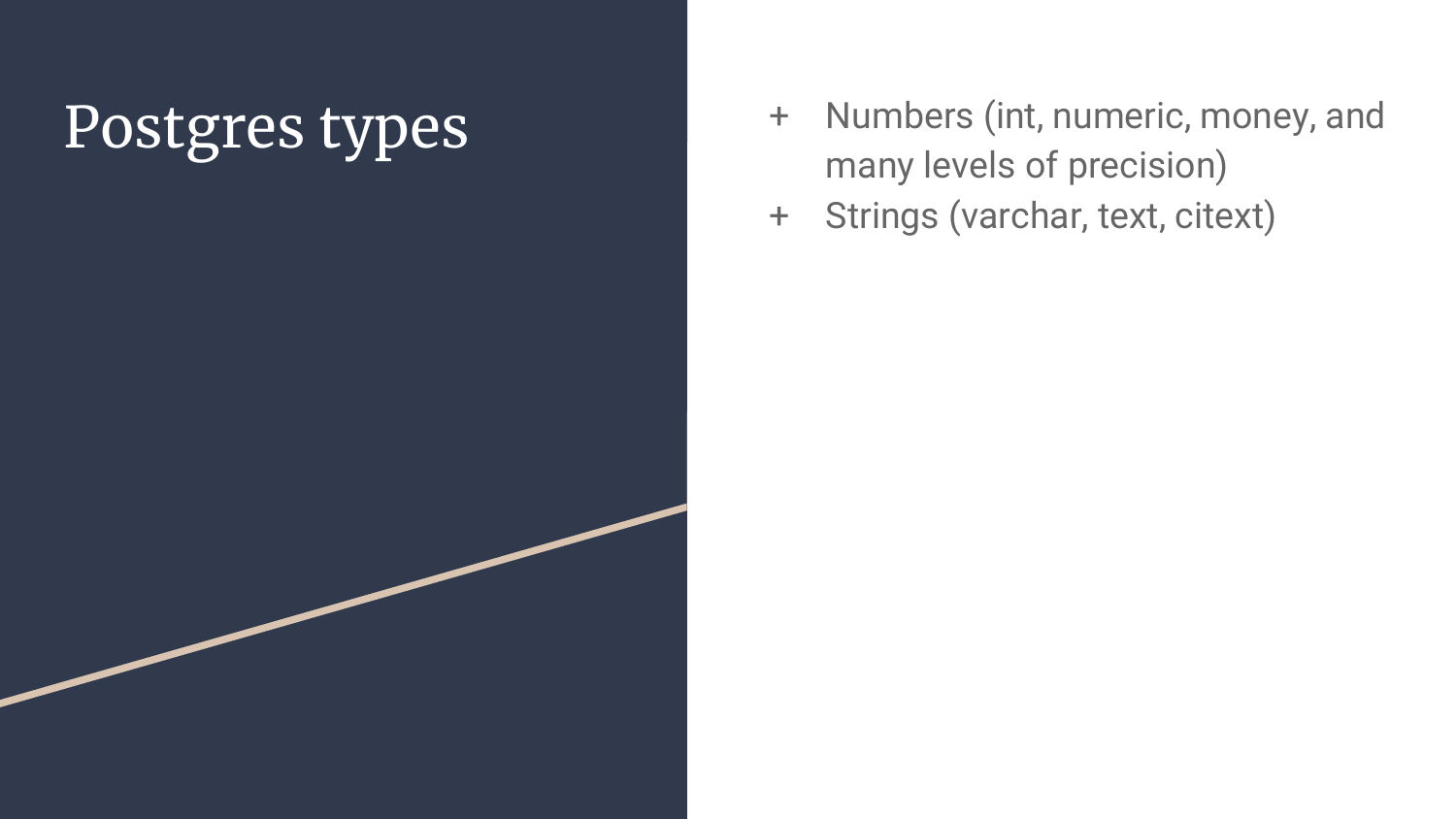- + Numbers (int, numeric, money, and many levels of precision)
- + Strings (varchar, text, citext)
- + Datetime (date, timestamp)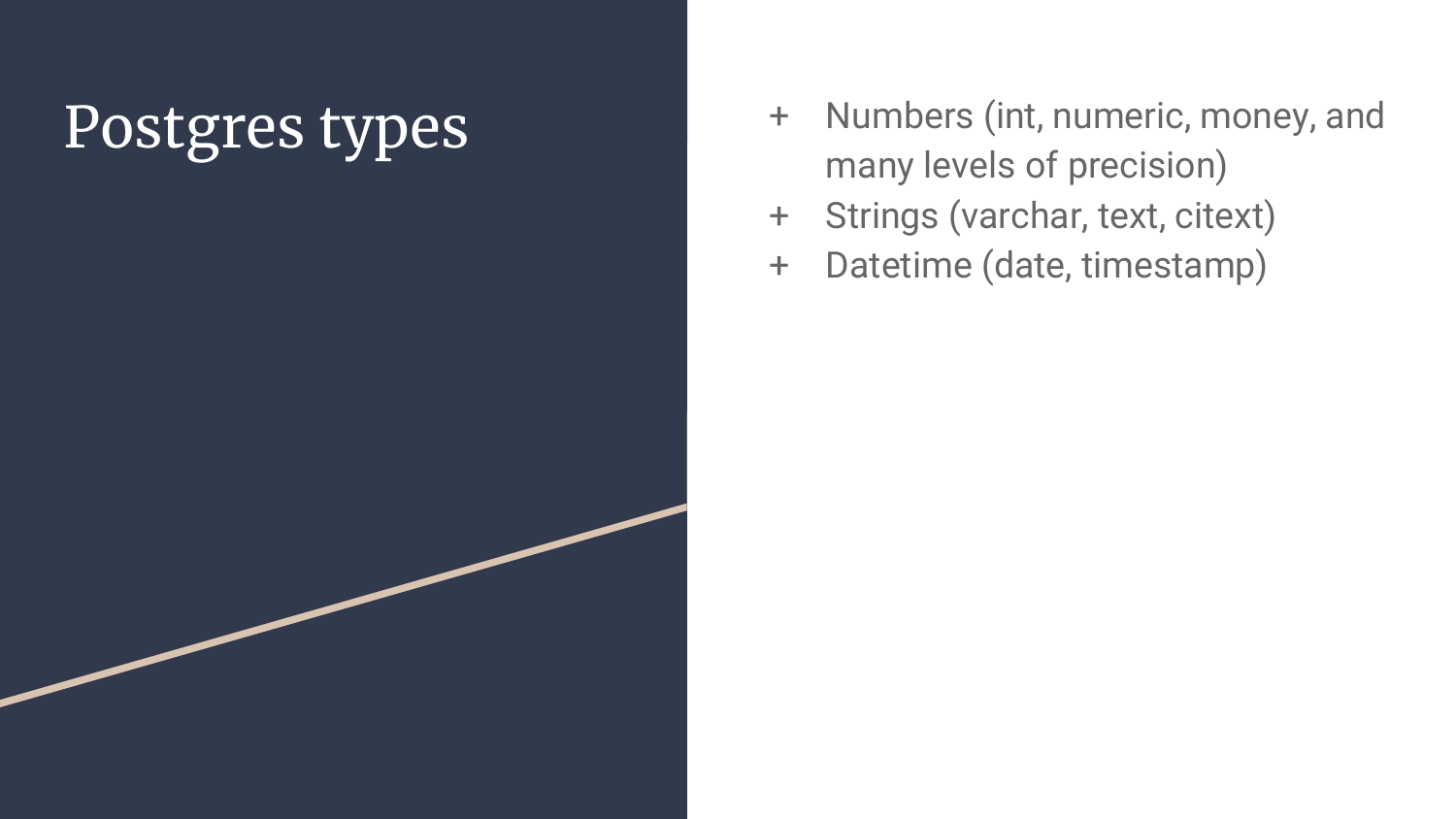- + Numbers (int, numeric, money, and many levels of precision)
- + Strings (varchar, text, citext)
- + Datetime (date, timestamp)
- + Documents stores (hstore, xml, json and jsonb)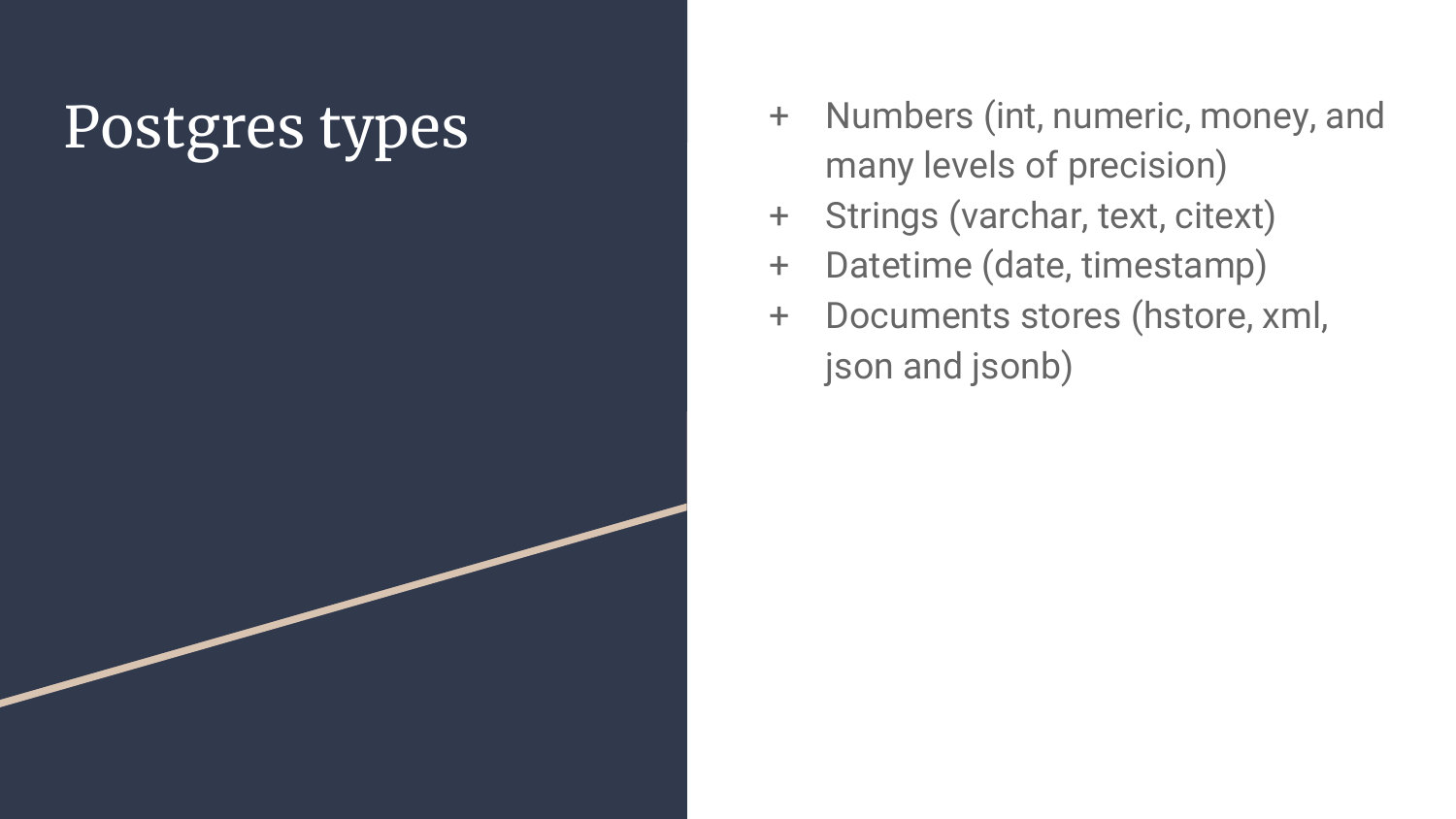- + Numbers (int, numeric, money, and many levels of precision)
- + Strings (varchar, text, citext)
- + Datetime (date, timestamp)
- + Documents stores (hstore, xml, json and jsonb)
- + Enums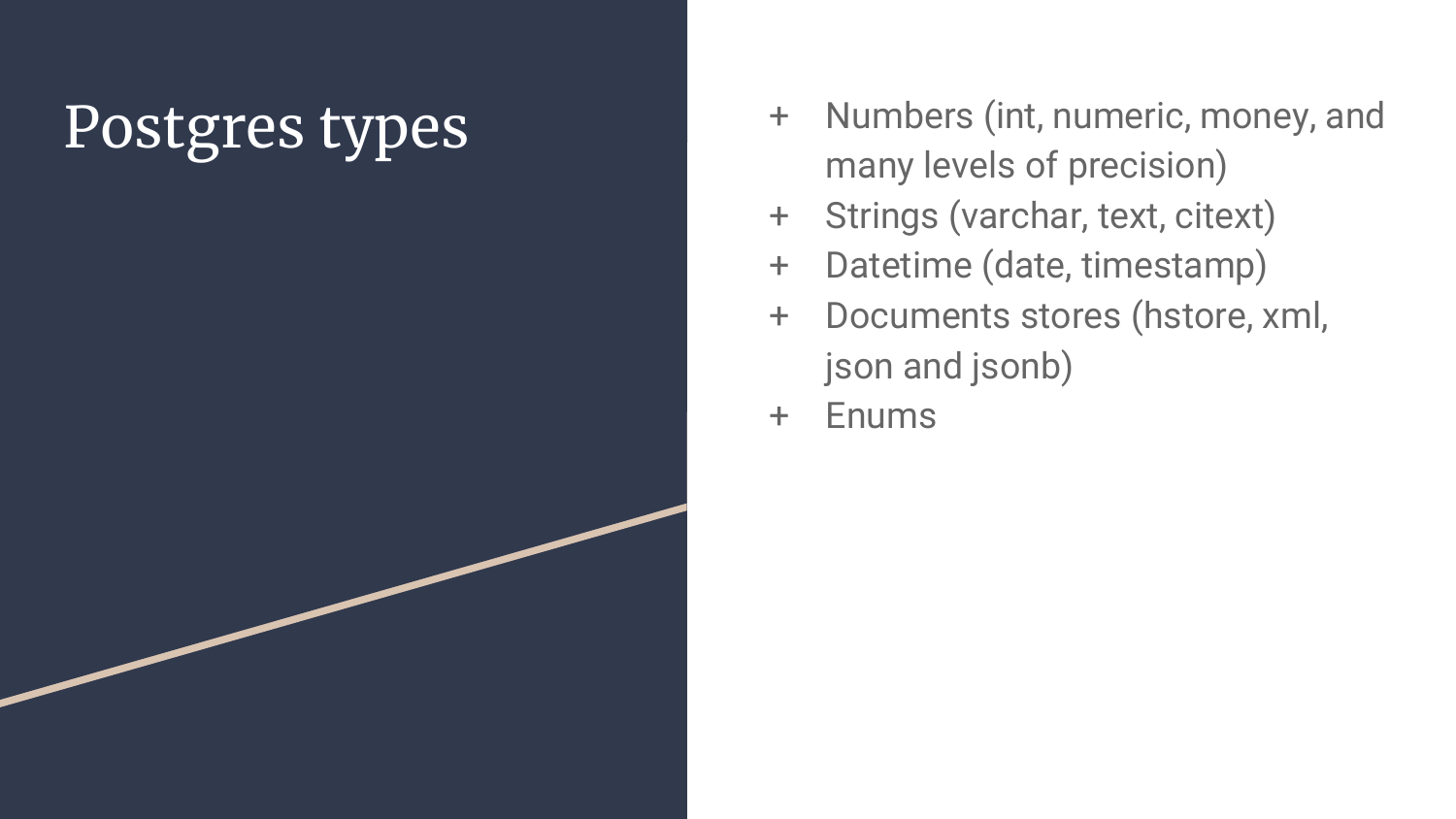- + Numbers (int, numeric, money, and many levels of precision)
- + Strings (varchar, text, citext)
- + Datetime (date, timestamp)
- + Documents stores (hstore, xml, json and jsonb)
- + Enums
- + Geo (line, circle, paths and more)
- + Network types
- + Range types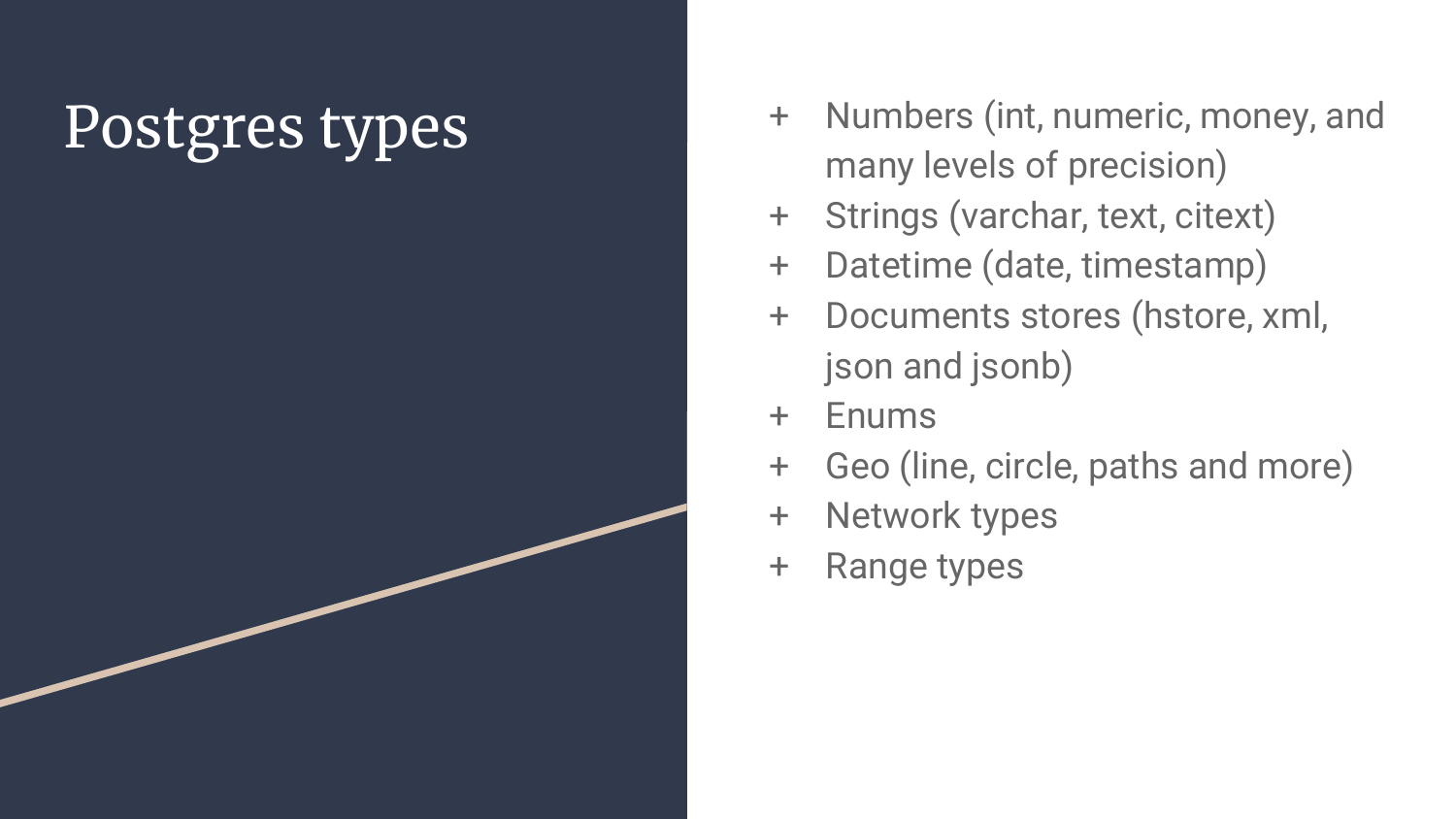- + Numbers (int, numeric, money, and many levels of precision)
- + Strings (varchar, text, citext)
- + Datetime (date, timestamp)
- + Documents stores (hstore, xml, json and jsonb)
- + Enums
- + Geo (line, circle, paths and more)
- + Network types
- + Range types
- + Arrays and cubes
- + Custom types based on existing types.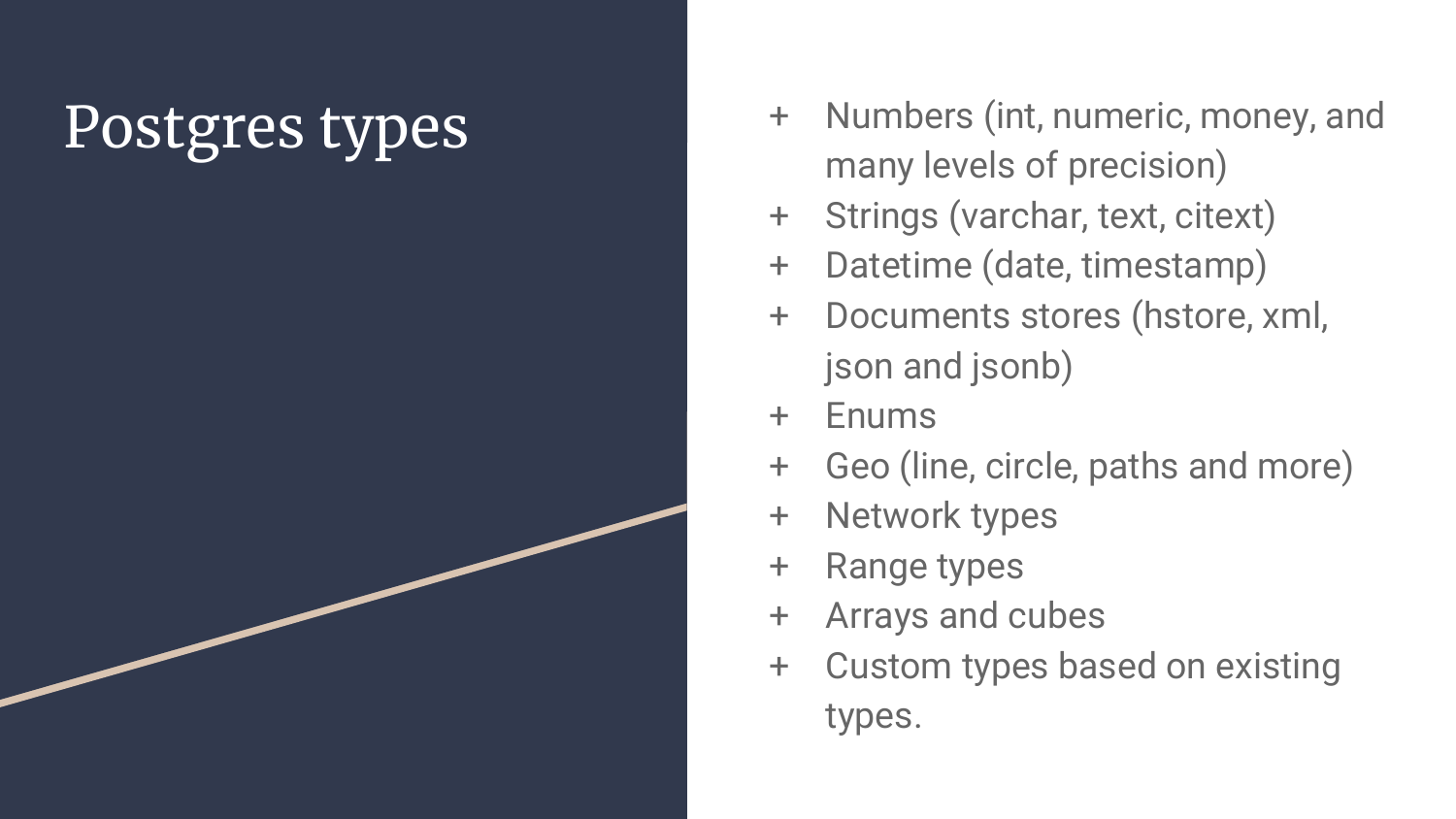### + Adminpack, auth\_delay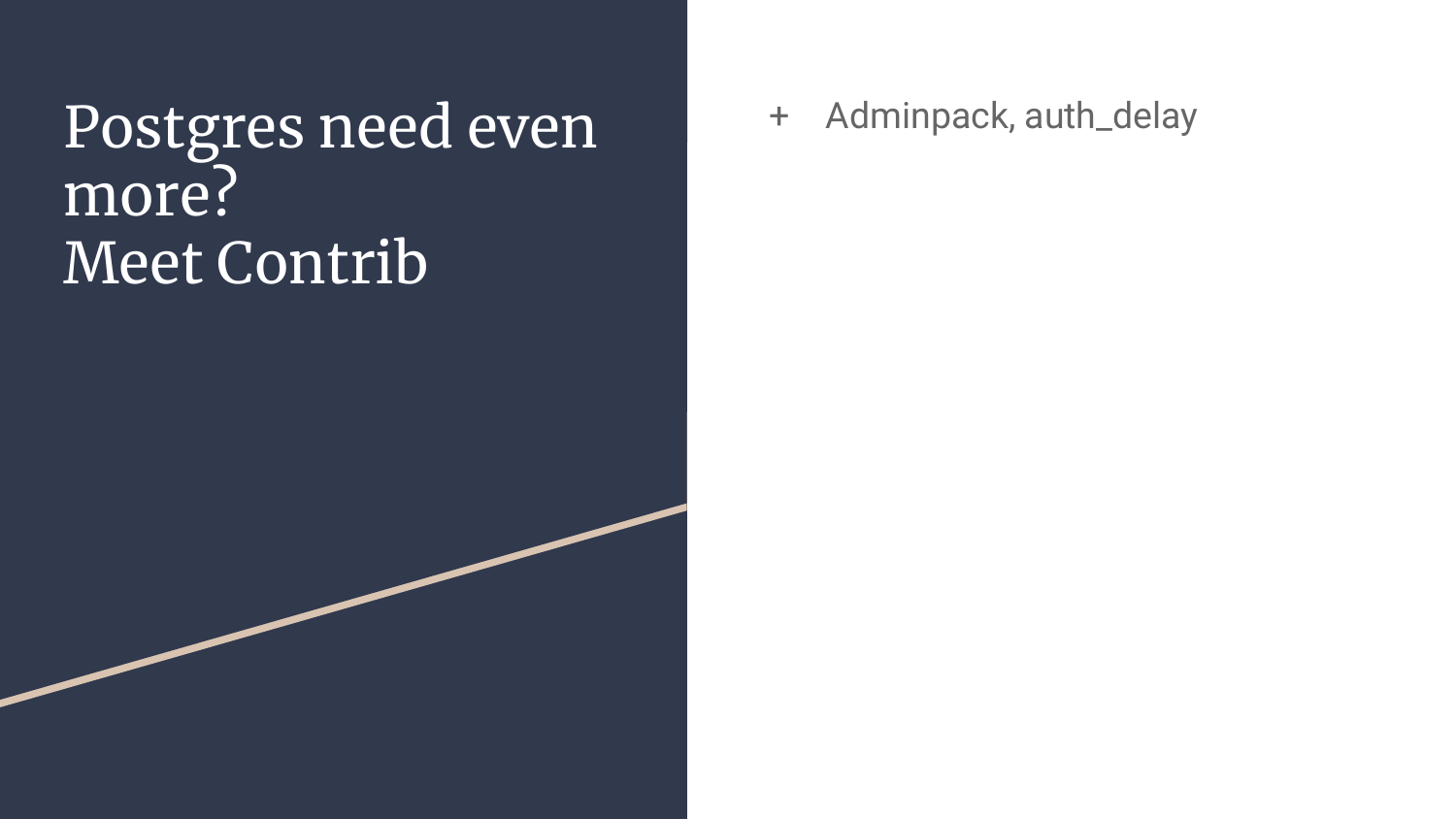- + Adminpack, auth\_delay
- + Citext, cube, chkpass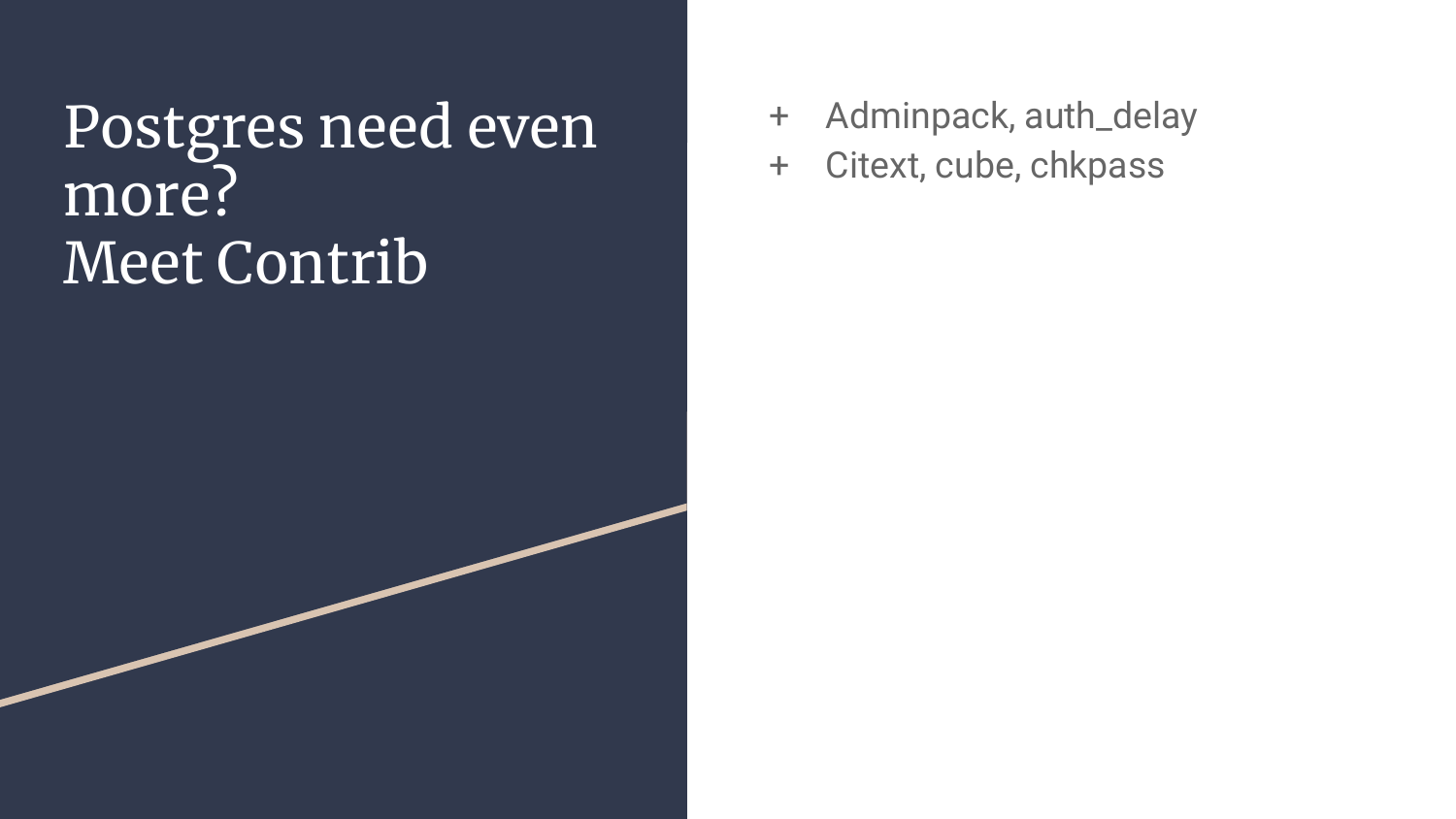- + Adminpack, auth\_delay
- + Citext, cube, chkpass
- + Bloom, btree\_gin, btree\_gist index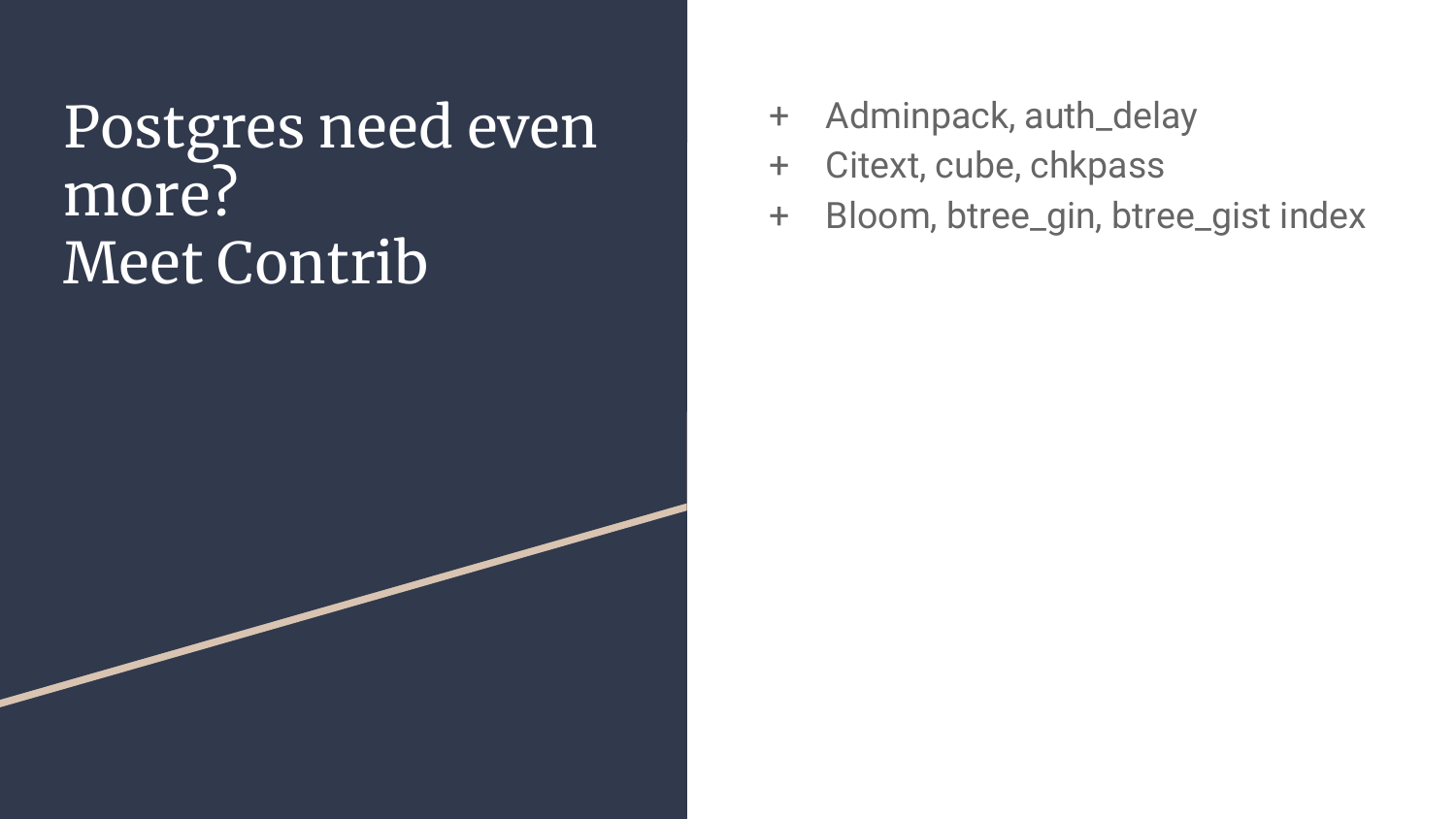- + Adminpack, auth\_delay
- + Citext, cube, chkpass
- + Bloom, btree\_gin, btree\_gist index
- + Dblink, fdw and file\_fdw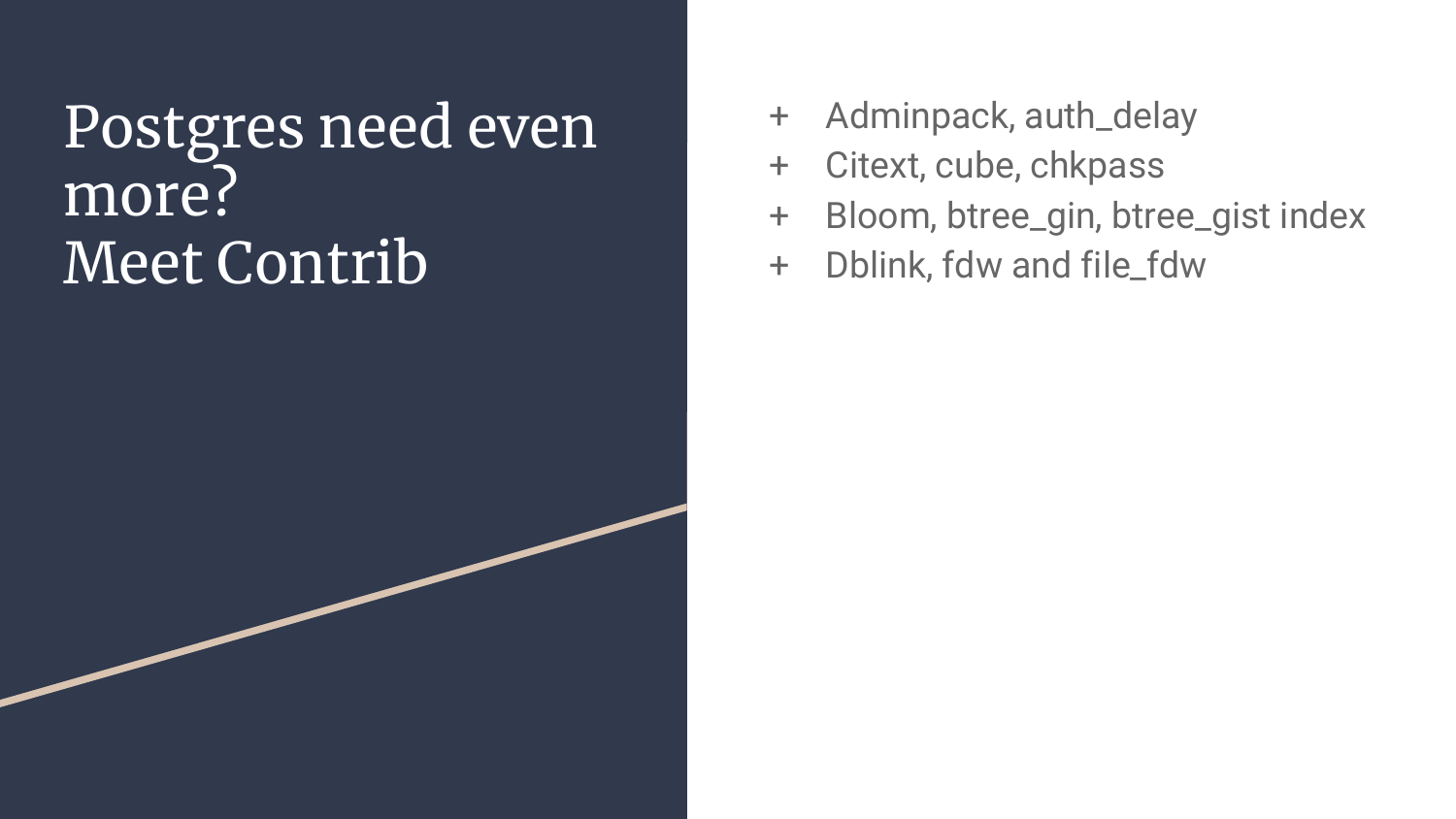- + Adminpack, auth\_delay
- + Citext, cube, chkpass
- + Bloom, btree\_gin, btree\_gist index
- + Dblink, fdw and file\_fdw
- + Earthdistance, fuzzystrmatch
- + Isn (types for barcodes)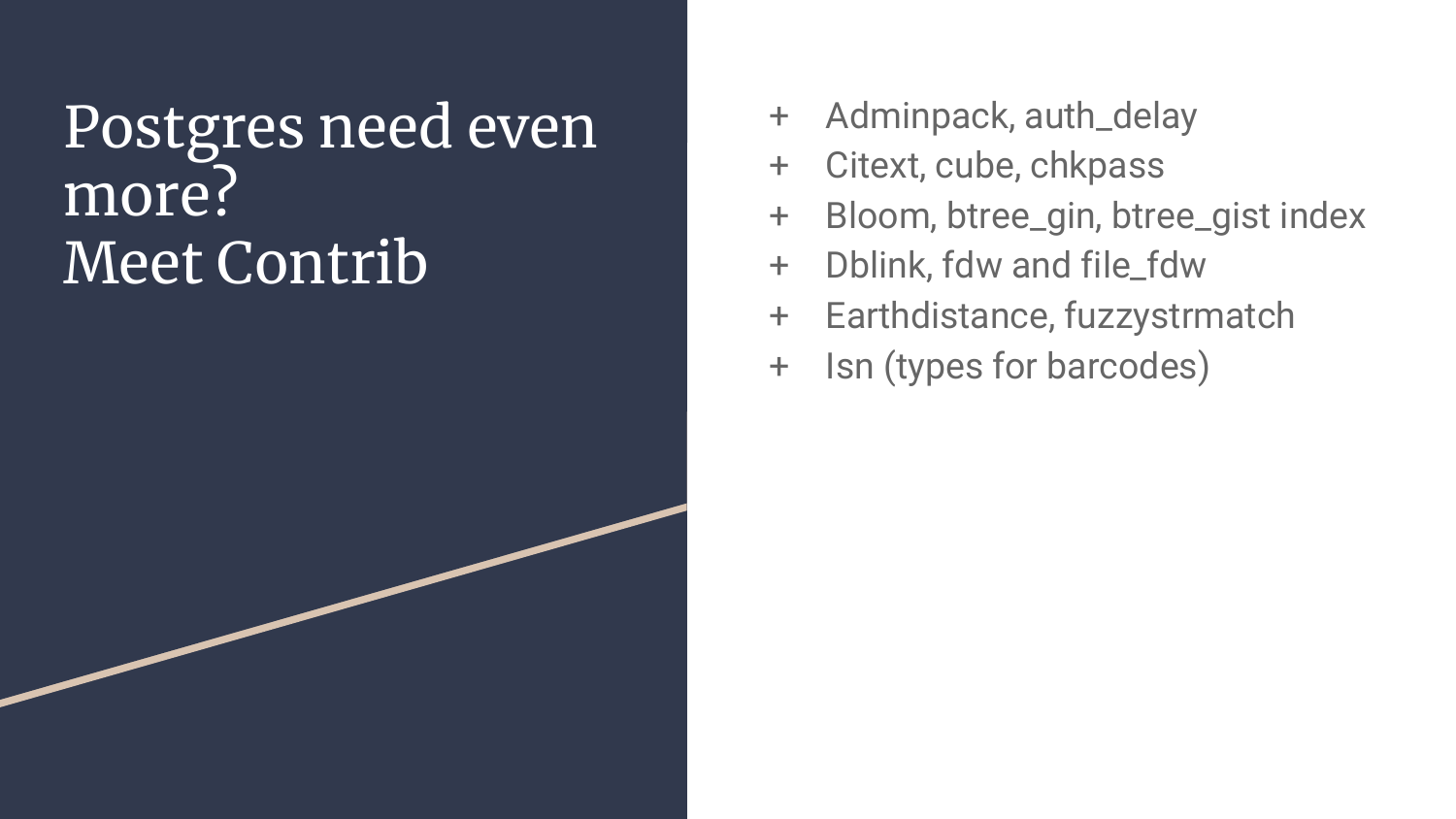- + Adminpack, auth\_delay
- + Citext, cube, chkpass
- + Bloom, btree\_gin, btree\_gist index
- + Dblink, fdw and file\_fdw
- + Earthdistance, fuzzystrmatch
- + Isn (types for barcodes)
- + Pg\_stat\_statements and pg\_buffer\_cache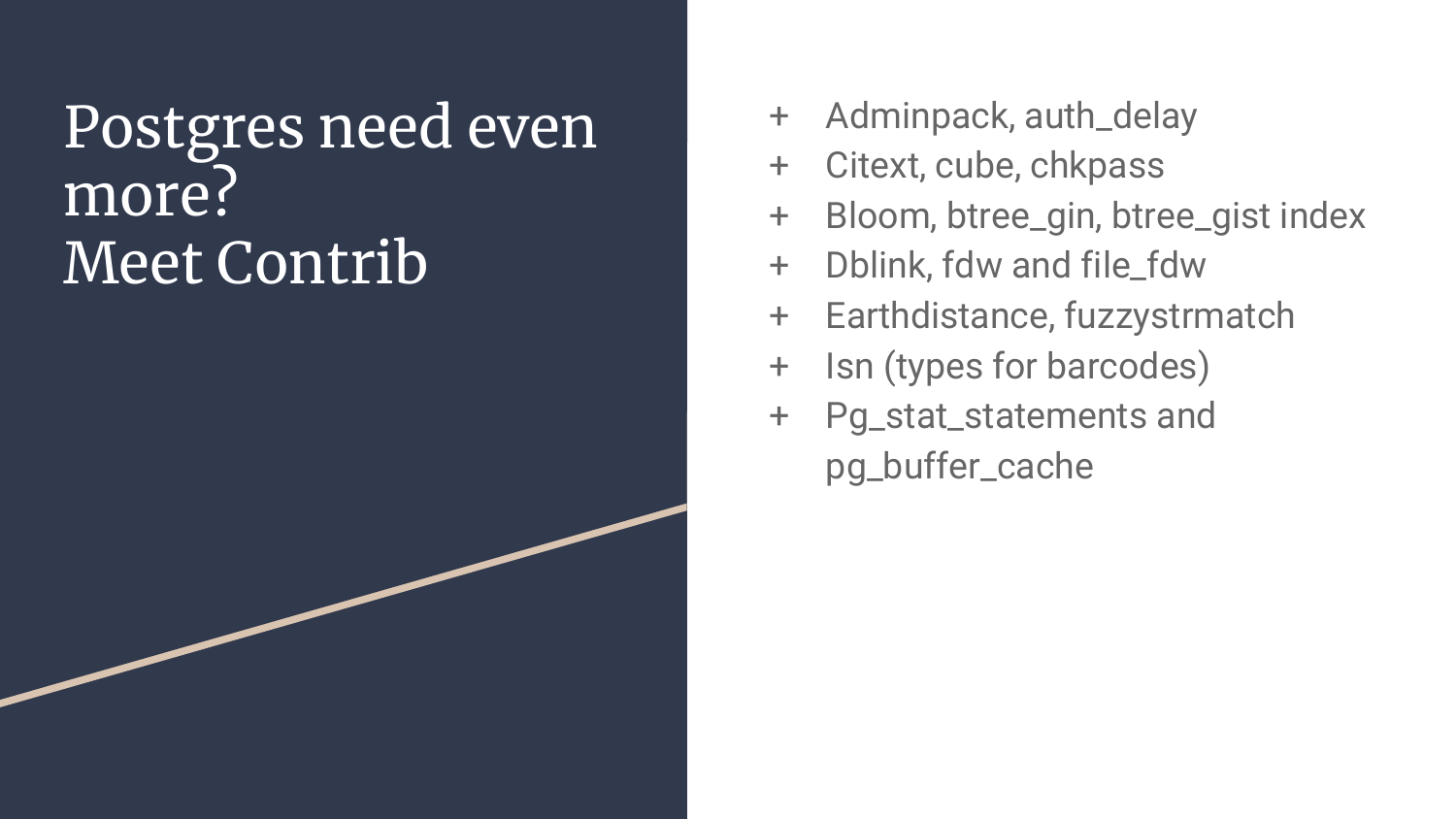- + Adminpack, auth\_delay
- + Citext, cube, chkpass
- + Bloom, btree\_gin, btree\_gist index
- + Dblink, fdw and file\_fdw
- + Earthdistance, fuzzystrmatch
- + Isn (types for barcodes)
- + Pg\_stat\_statements and pg\_buffer\_cache
- + Pg\_trgm allows indexed partial string matches
- + Tablefunc with crosstab
- + Much much more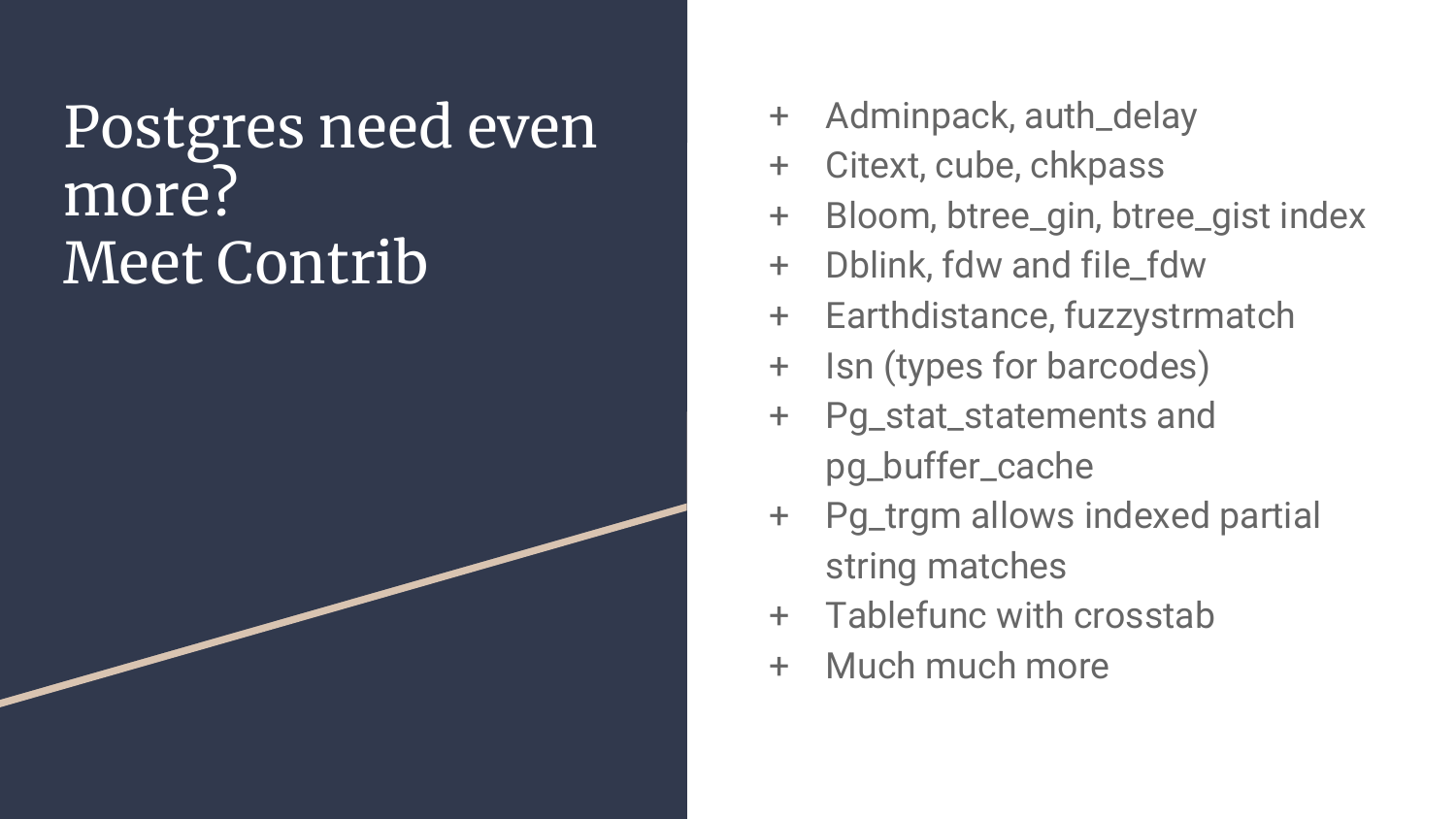### Our face implementation

- + Cheating and stealing Leverage other people's work
- + Python dlib wrapper
- + Postgres python wrapper
- + Postgres cube type
- + Two pg functions and a trigger
- + JS code to transport the photos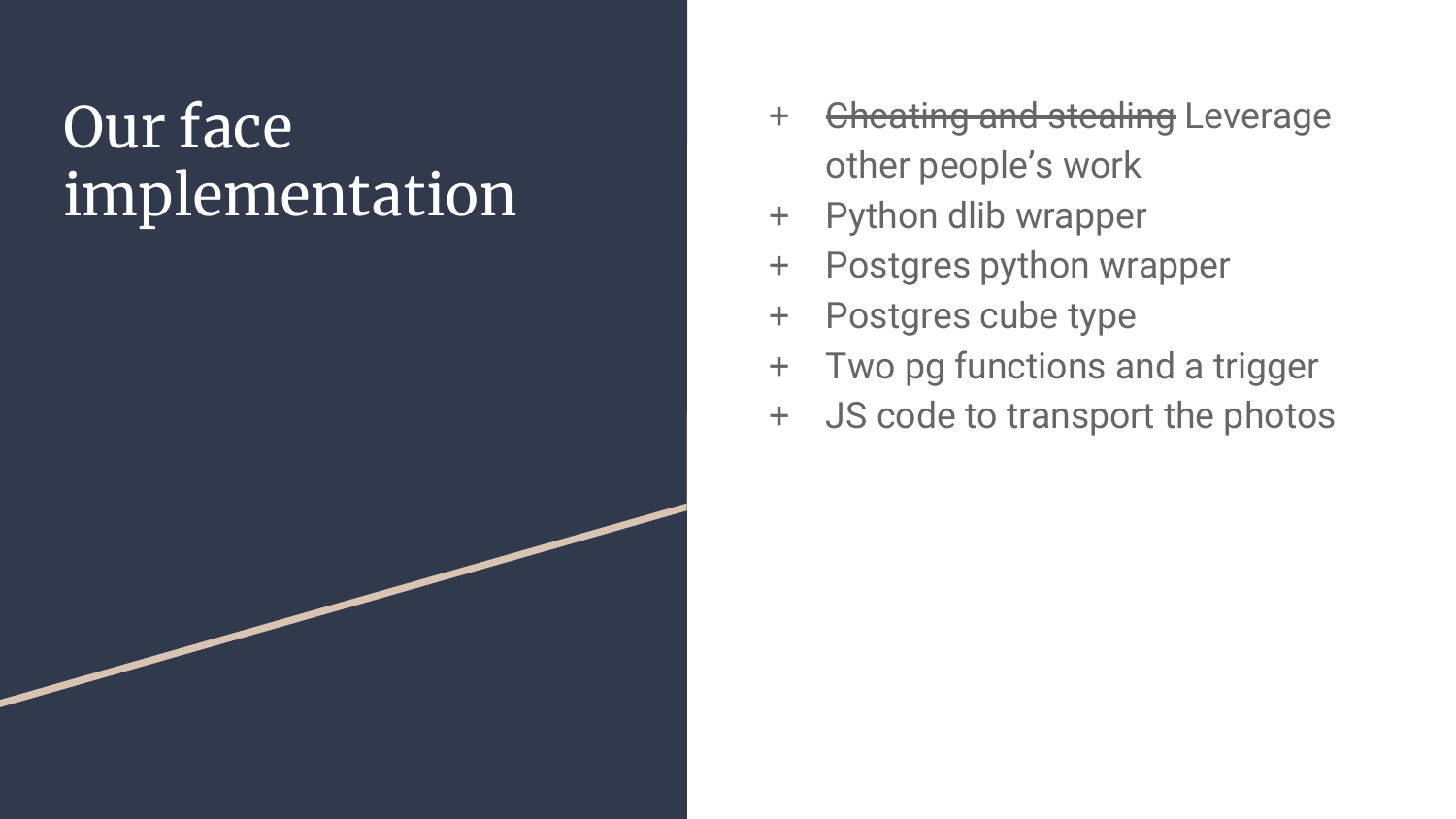### Postgres language extension

- + Postgres supports many languages
- + Python happens to be supported
- + CREATE LANGUAGE plpython3u;
- + Python trigger upon insert to calculate the face hash (fash)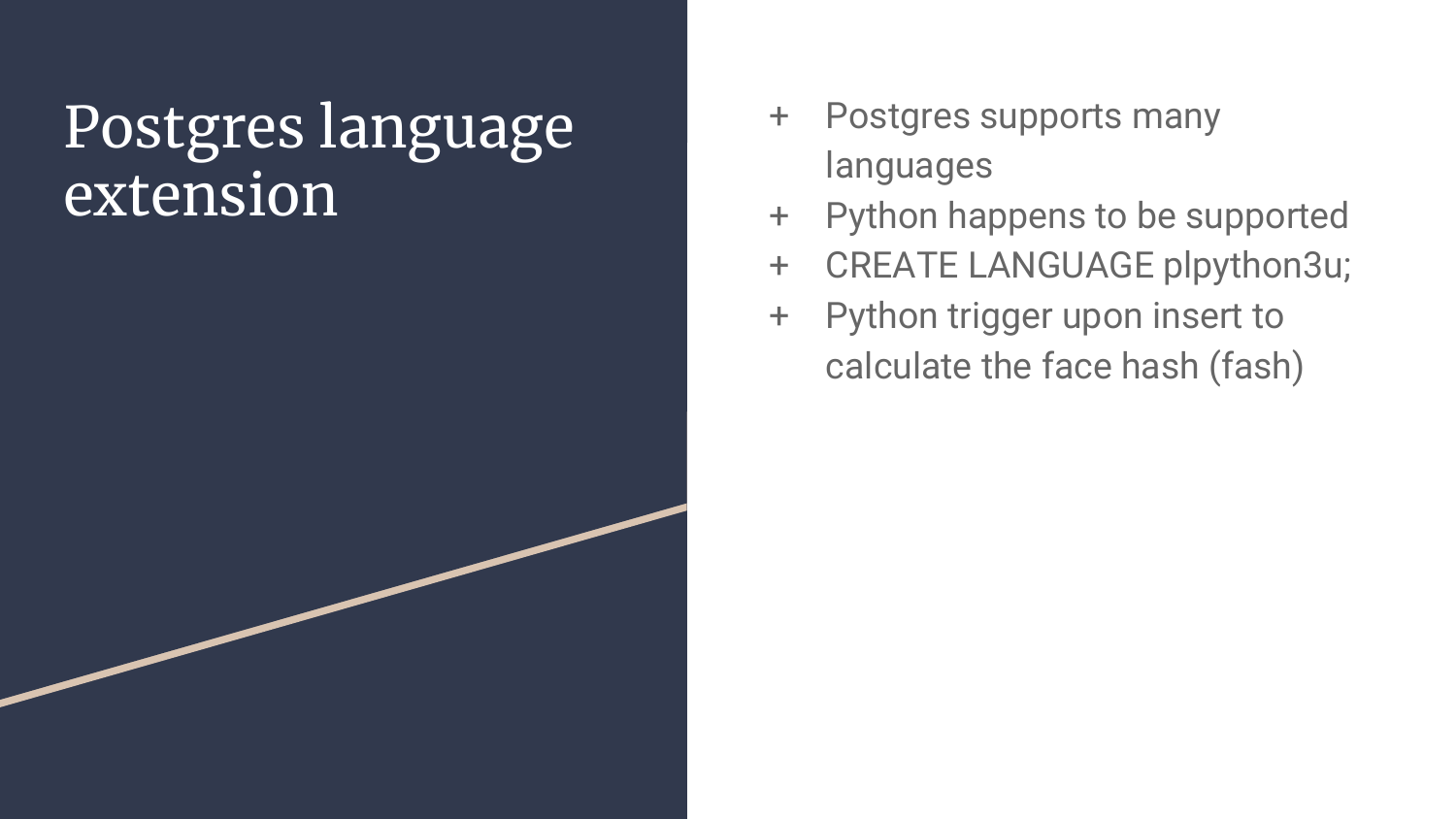### Postgres type extension

Array's with distance measure as face match, wasn't there a module for that?

### CREATE EXTENSION cube;

- + Cube provides distance queries
- + Cube provides indexed distance searches
- + <-> operator calculates distance and gist index allows indexed searching. 9.6 and later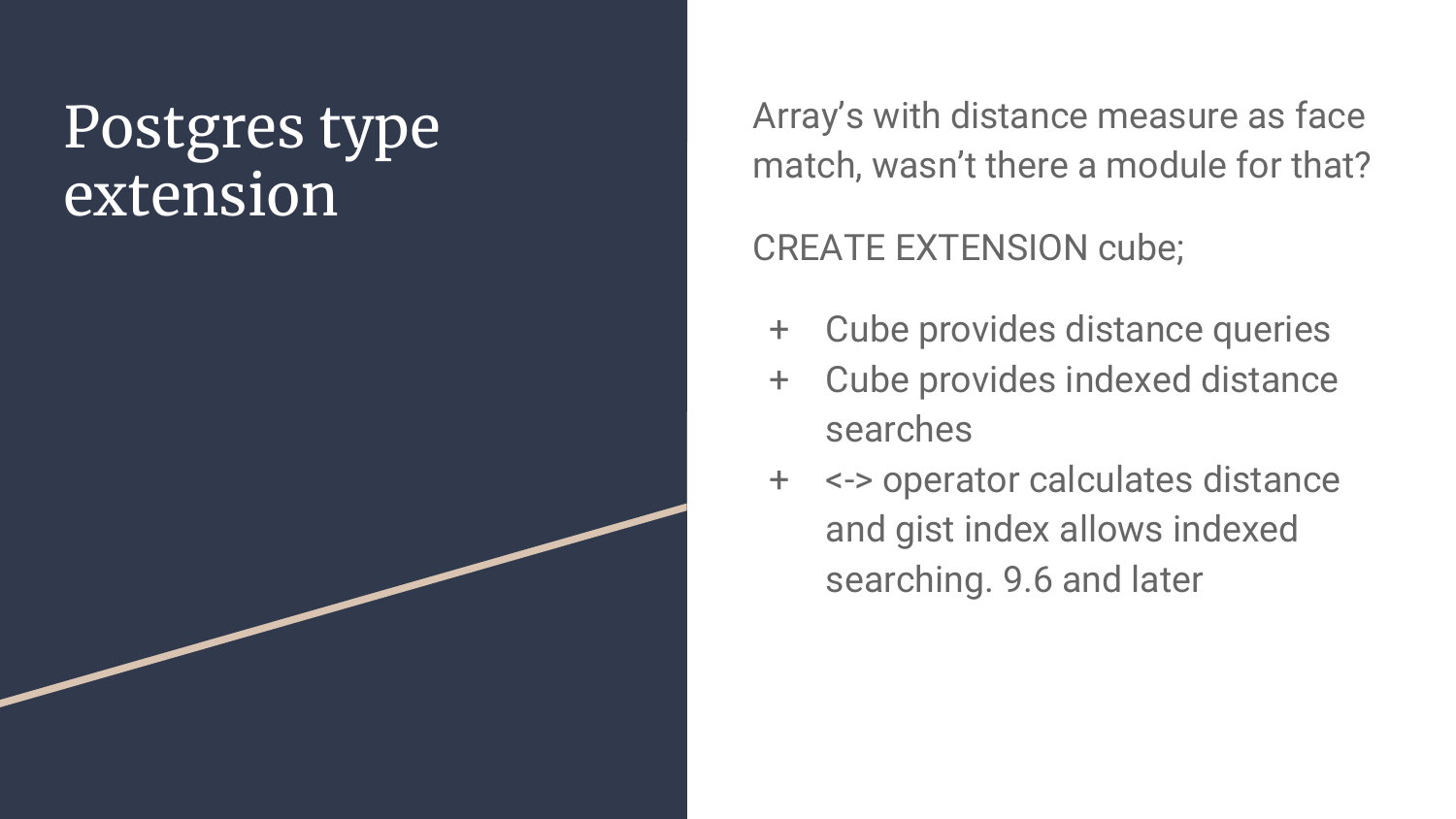## Implementation

### CREATE EXTENSION cube;

CREATE TABLE facetable

- (
- -- Person name

name text,

- -- Person image (jpg or png) in base64 from javascript canvas image text,
- -- Person face hash fash cube
- );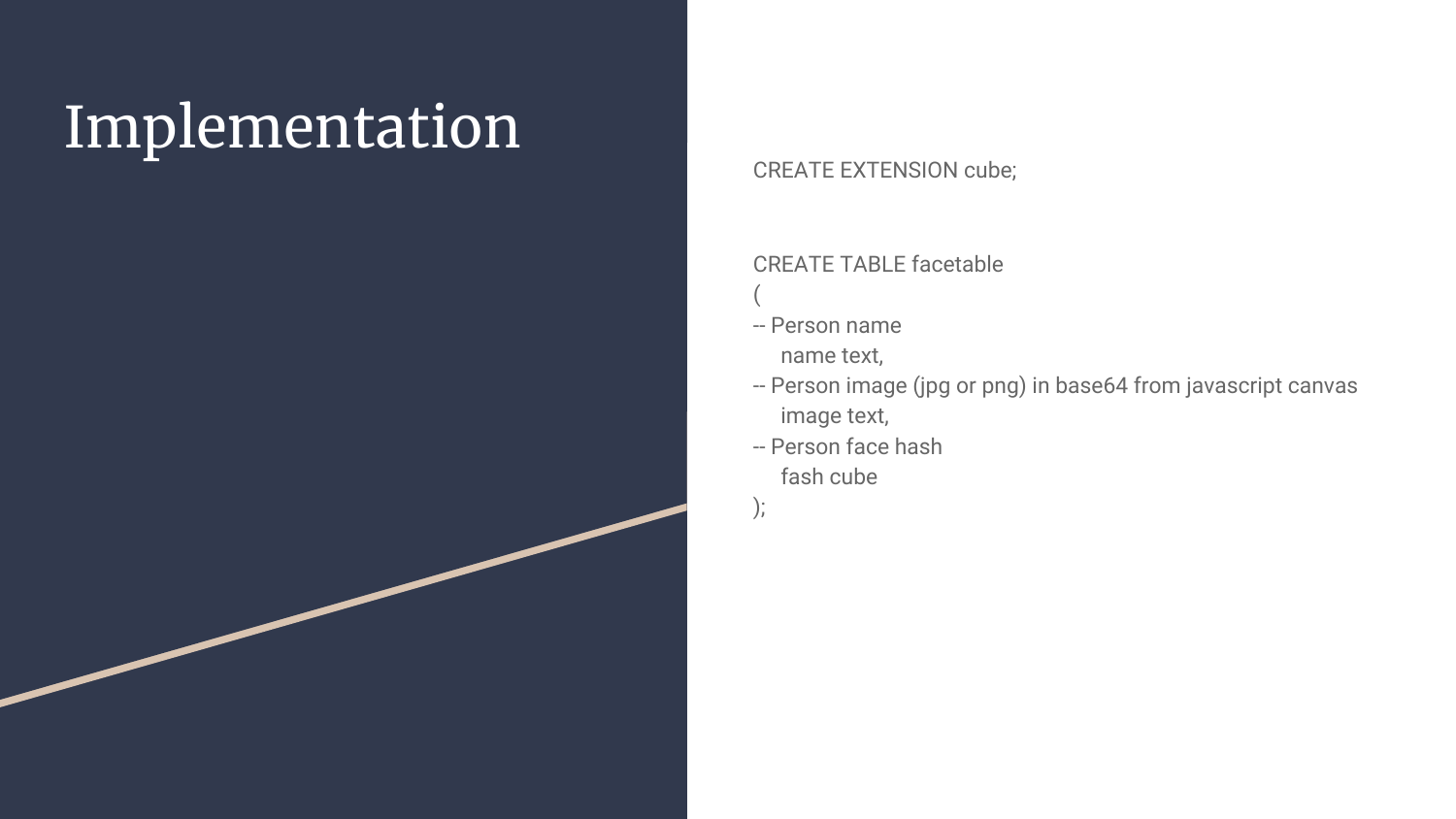Implementation CREATE OR REPLACE FUNCTION update\_fash() RETURNS trigger AS \$BODY\$ try: import base64, face\_recognition, PIL

### try:

 data = base64.b64decode(TD["new"]["image"]) except:

 data = TD["new"]["image"] Im = np.array(PIL.Image.frombytes(data)) fash = face\_recognition.face\_encodings(im)[0] TD["new"]["fash"] = fash return "MODIFIED" except: return "OK" \$BODY\$ LANGUAGE plpython3u;

CREATE TRIGGER get\_fash BEFORE UPDATE OR INSERT ON facetable FOR EACH ROW EXECUTE PROCEDURE update\_fash();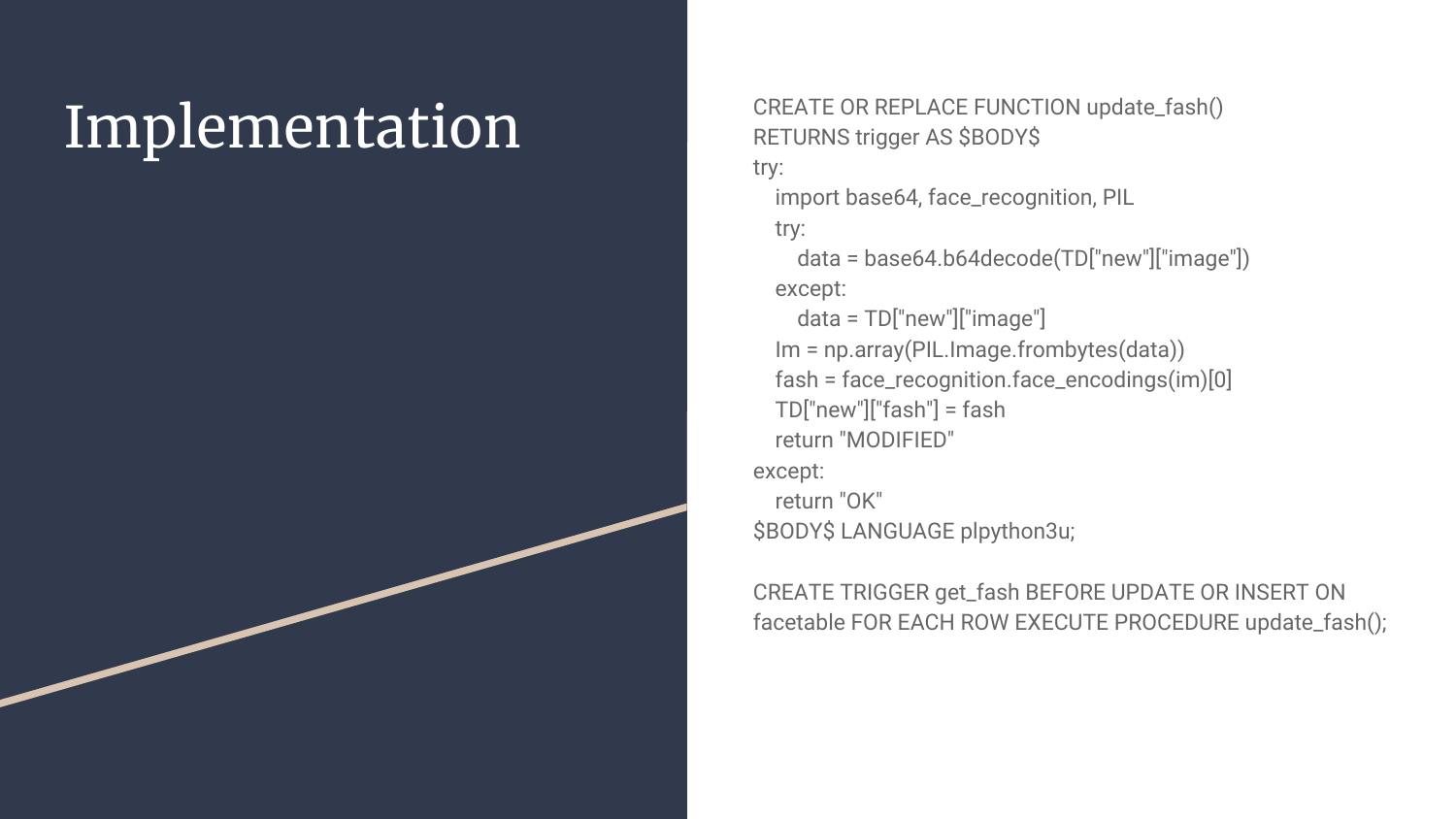### Lets have some fun Visit: <https://bit.ly/2INfao8>or

https://face.quantsolutions.co.za:9443

Take a picture of your face and type your name, submit. You will be redirected to:

https://face.quantsolutions.co.za:9443 /facefind

Now find some faces by Snap Photo with one or more faces in view.

This might not work on your browser (I am not a javascript whisperer)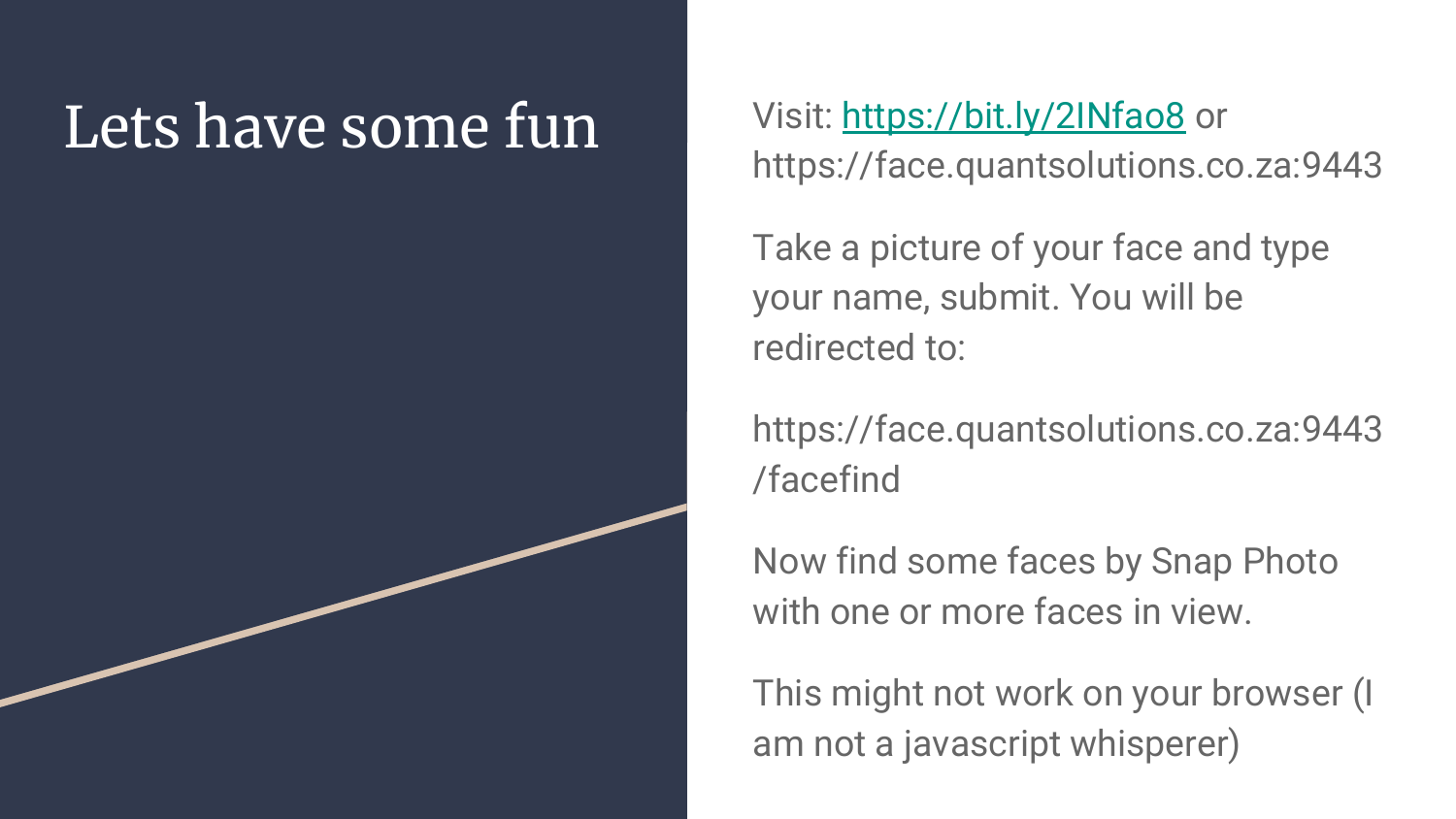Performance We can search in 1 000 000 records on PG9.6 and my i5 desktop in about 1200ms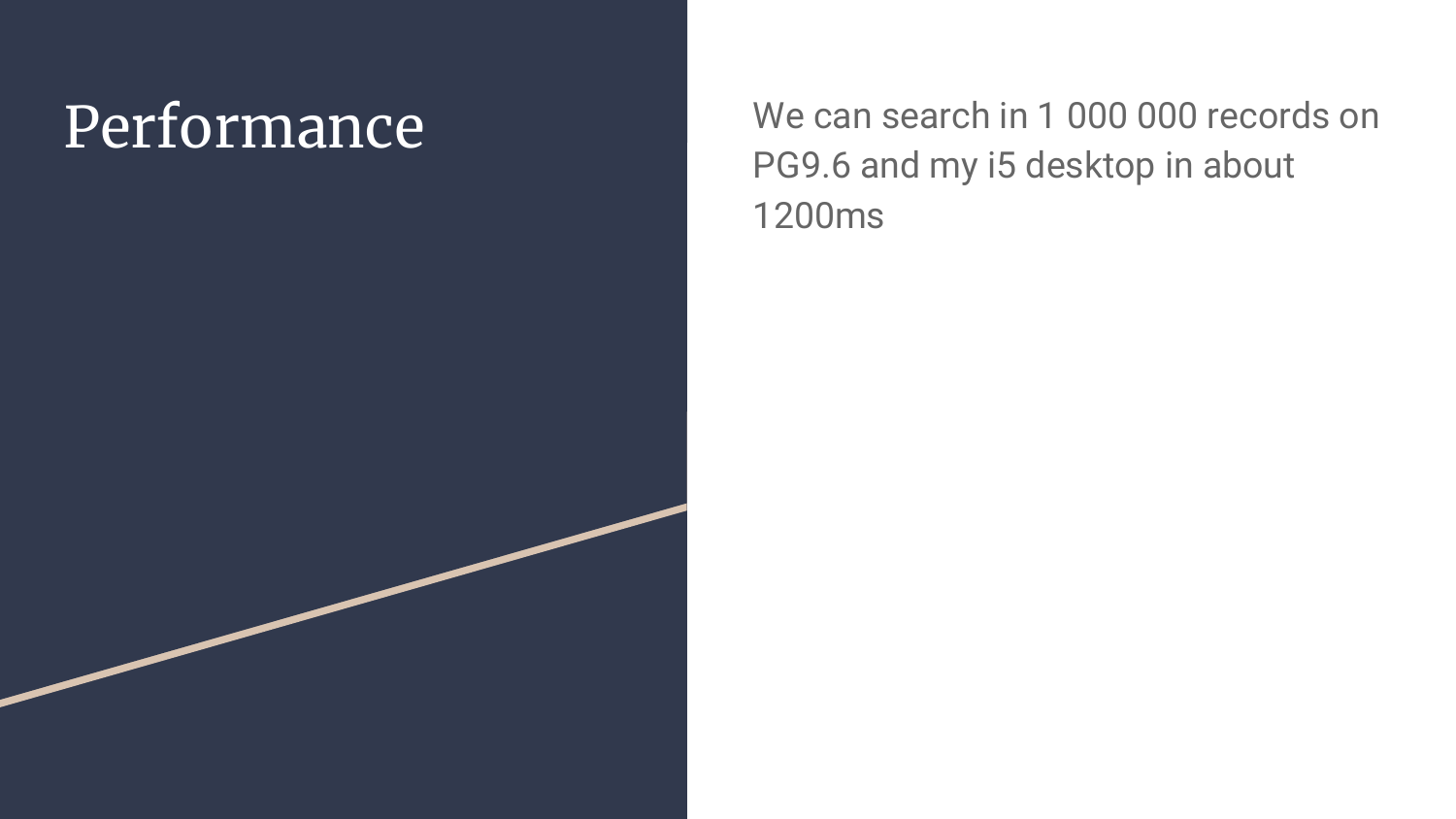## The power of PostgreSQL

- Proper programming languages
- **Datatypes**
- More datatypes
- **Custom Extensions**
- Did I mention datatypes?
- Any immutable function can be indexed
- GIN and GIST indexes for containment style queries
- I almost forgot to mention the wide array of datatypes